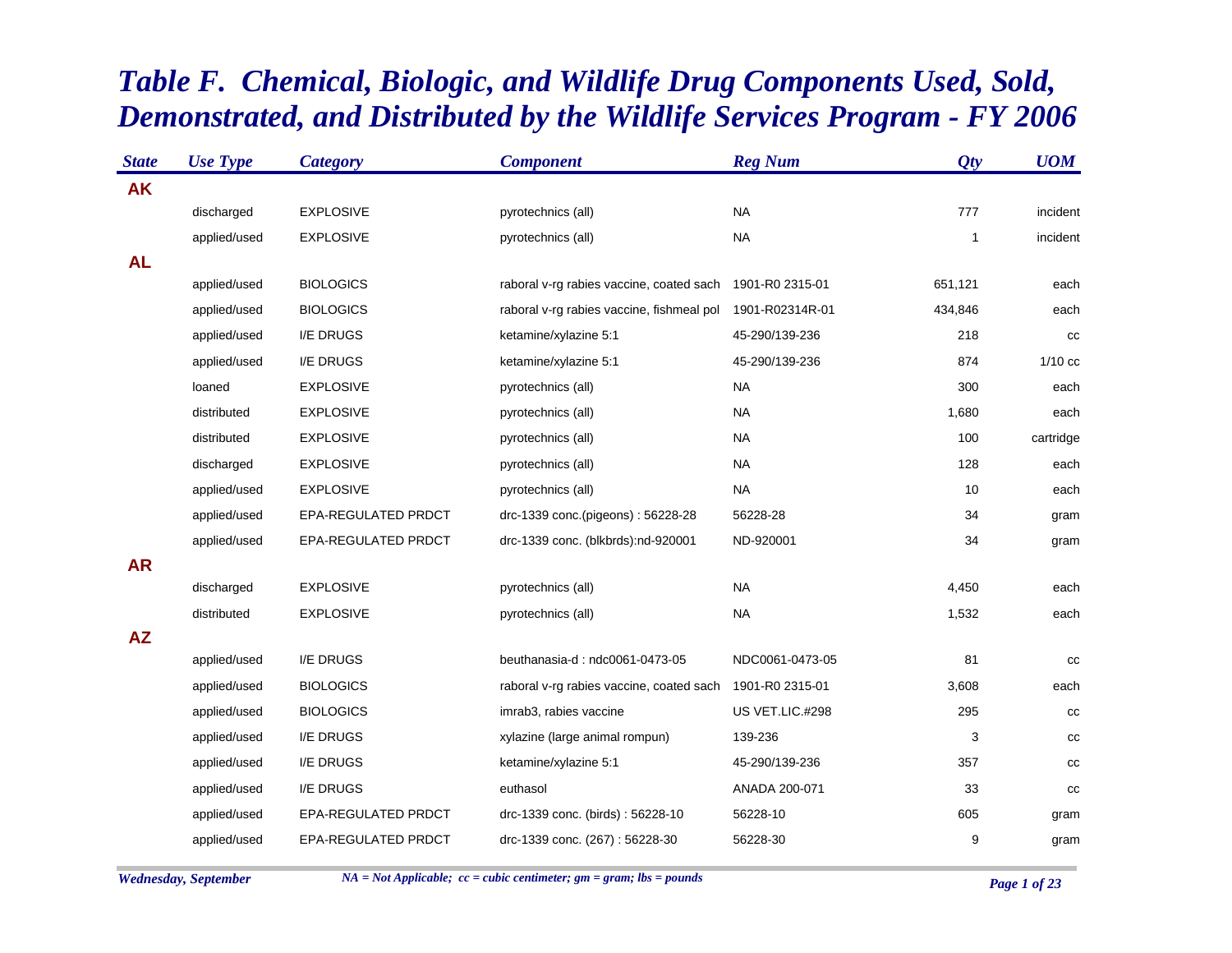| <b>State</b>   | <b>Use Type</b> | <b>Category</b>            | <b>Component</b>                         | <b>Reg Num</b>  | Qty          | <b>UOM</b>  |
|----------------|-----------------|----------------------------|------------------------------------------|-----------------|--------------|-------------|
| <b>AZ</b>      |                 |                            |                                          |                 |              |             |
|                | applied/used    | I/E DRUGS                  | a/c powder: inad6602                     | <b>INAD6602</b> | 97,920       | milligram   |
|                | applied/used    | <b>EPA-REGULATED PRDCT</b> | drc-1339 eggs (livestock depredation)    | 56228-29        | 72           | each        |
|                | applied/used    | <b>EPA-REGULATED PRDCT</b> | fumigant, fumitoxin tablets              | 72959-1-5857    | 750          | each        |
|                | applied/used    | <b>EPA-REGULATED PRDCT</b> | zinc phosphide conc. (rodents/lago.) : 5 | 56228-6         | $\mathbf 0$  | Ibs treated |
|                | applied/used    | I/E DRUGS                  | ketamine (ketaset)                       | NADA 45-290     | 21           | cc          |
|                | applied/used    | EPA-REGULATED PRDCT        | zinc phosphide oats (p.dog): 56228-14    | 56228-14        | 318          | lbs treated |
|                | applied/used    | <b>EXPLOSIVE</b>           | pyrotechnics (all)                       | <b>NA</b>       | 1,185        | each        |
|                | fired           | EPA-REGULATED PRDCT        | m-44 cyanide capsule                     | 56228-15        | $\mathbf{1}$ | each        |
|                | applied/used    | EPA-REGULATED PRDCT        | drc-1339 conc.(pigeons): 56228-28        | 56228-28        | 510          | gram        |
| <b>CA</b>      |                 |                            |                                          |                 |              |             |
|                | applied/used    | I/E DRUGS                  | beuthanasia-d: ndc0061-0473-05           | NDC0061-0473-05 | 2,078        | cc          |
|                | fired           | EPA-REGULATED PRDCT        | m-44 cyanide capsule                     | 56228-15        | 48           | each        |
|                | applied/used    | NON-REGULATED PRDCT        | repellent                                | <b>NA</b>       | 65           | each        |
|                | applied/used    | EPA-REGULATED PRDCT        | zinc phosphide conc. (rodents/lago.) : 5 | 56228-6         | 4            | ounce       |
|                | discharged      | <b>EXPLOSIVE</b>           | pyrotechnics (all)                       | <b>NA</b>       | 3,278        | each        |
|                | applied/used    | EPA-REGULATED PRDCT        | gas cartridge, large                     | 56228-21        | 22           | each        |
|                | applied/used    | <b>I/E DRUGS</b>           | a/c tablets : inad6602                   | <b>INAD6602</b> | 8,380        | milligram   |
|                | applied/used    | <b>EPA-REGULATED PRDCT</b> | diphacinone (cdfa) rodent bait block     | 61282-26-10965  | 13,276       | ounce       |
|                | applied/used    | I/E DRUGS                  | euthasol                                 | ANADA 200-071   | 7,628        | CC          |
|                | applied/used    | I/E DRUGS                  | telazol                                  | NADA 106-111    | 1,300        | milligram   |
|                | applied/used    | I/E DRUGS                  | xylazine (large animal rompun)           | 139-236         | 5            | cc          |
|                | applied/used    | I/E DRUGS                  | yohimbine (yobine)                       | NADA 140-866    | 1            | cc          |
|                | applied/used    | I/E DRUGS                  | a/c powder: inad6602                     | <b>INAD6602</b> | 32,852       | milligram   |
|                | applied/used    | EPA-REGULATED PRDCT        | gas cartridge (rodent)                   | 56228-2         | 451          | each        |
|                | applied/used    | EPA-REGULATED PRDCT        | drc-1339 conc. (birds): 56228-10         | 56228-10        | 321          | gram        |
|                | applied/used    | NON-REGULATED PRDCT        | repellent, liquid fence                  | <b>NA</b>       | $\sqrt{2}$   | each        |
|                | applied/used    | EPA-REGULATED PRDCT        | drc-1339 eggs (livestock depredation)    | 56228-29        | 184          | egg         |
| $\overline{c}$ |                 |                            |                                          |                 |              |             |
|                | applied/used    | <b>EPA-REGULATED PRDCT</b> | fumigant, phostoxin tb                   | 72959-4         | 2,005        | each        |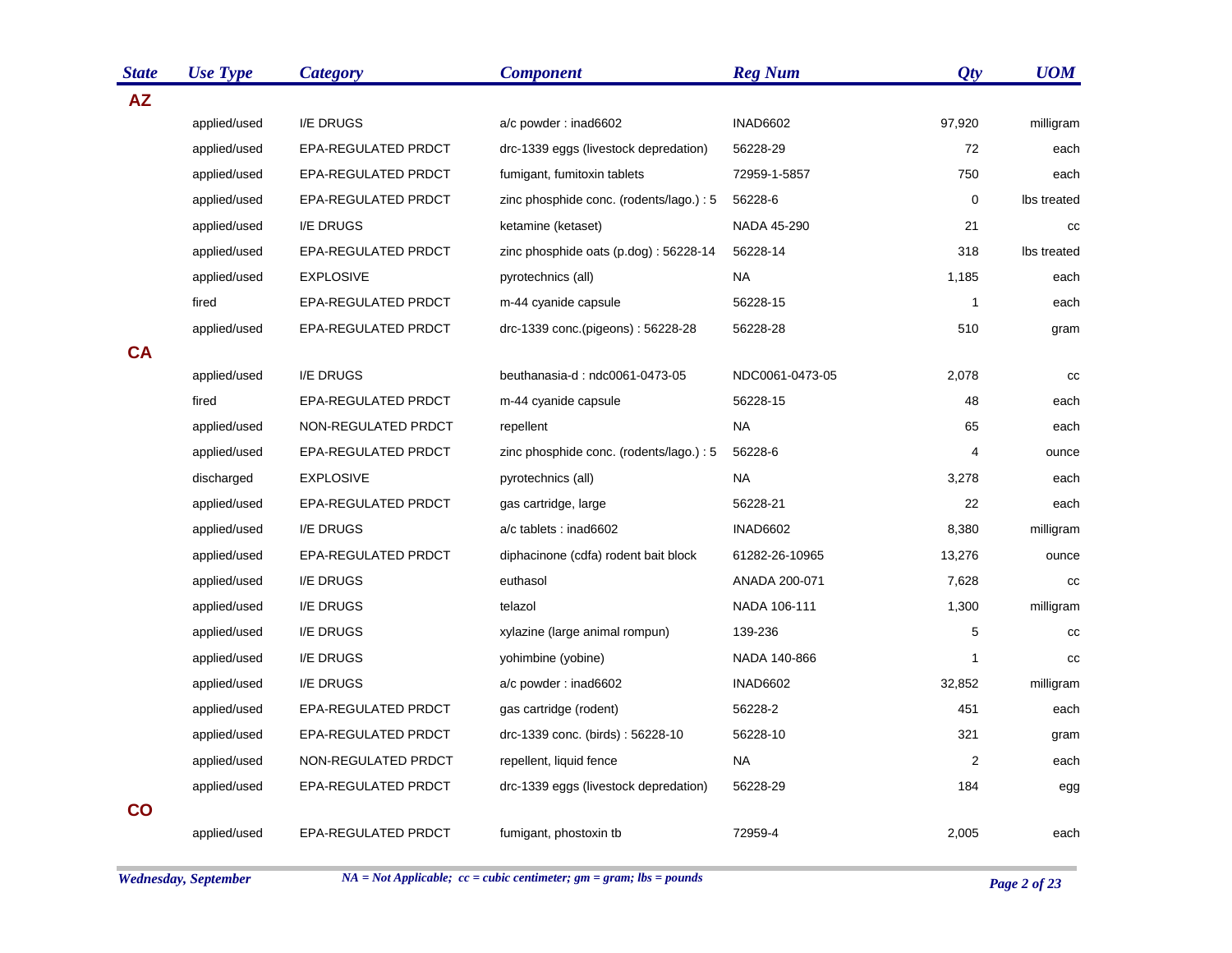| <b>State</b>  | <b>Use Type</b> | <b>Category</b>     | <b>Component</b>                          | <b>Reg Num</b>  | Qty            | <b>UOM</b> |
|---------------|-----------------|---------------------|-------------------------------------------|-----------------|----------------|------------|
| $\mathbf{CO}$ |                 |                     |                                           |                 |                |            |
|               | maintenance     | EPA-REGULATED PRDCT | drc-1339 eggs (livestock depredation)     | 56228-29        | 32             | each       |
|               | applied/used    | EPA-REGULATED PRDCT | gas cartridge, large                      | 56228-21        | $\mathbf{1}$   | each       |
|               | discharged      | EPA-REGULATED PRDCT | gas cartridge, large                      | 56228-21        | 9              | each       |
|               | fired           | EPA-REGULATED PRDCT | m-44 cyanide capsule                      | 56228-15        | 54             | each       |
|               | applied/used    | EPA-REGULATED PRDCT | fumigant, weevil-cide tablets (.1)        | 59209-1-70506   | 6,875          | each       |
|               | applied/used    | EPA-REGULATED PRDCT | zinc phosphide oats $(p.dog)$ : 56228-14  | 56228-14        | 143            | pound      |
|               | discharged      | <b>EXPLOSIVE</b>    | pyrotechnics (all)                        | <b>NA</b>       | 353            | each       |
|               | applied/used    | EPA-REGULATED PRDCT | drc-1339 eggs (livestock depredation)     | 56228-29        | 46             | each       |
|               | applied/used    | EPA-REGULATED PRDCT | drc-1339 conc.(pigeons): 56228-28         | 56228-28        | 50             | pound      |
|               | applied/used    | EPA-REGULATED PRDCT | fumigant, fumitoxin tablets               | 72959-1-5857    | 32,235         | each       |
| <b>CT</b>     |                 |                     |                                           |                 |                |            |
|               | applied/used    | <b>EXPLOSIVE</b>    | pyrotechnics (all)                        | <b>NA</b>       | 641            | each       |
|               | maintenance     | <b>EXPLOSIVE</b>    | pyrotechnics (all)                        | <b>NA</b>       | 6              | each       |
|               | discharged      | <b>EXPLOSIVE</b>    | pyrotechnics (all)                        | <b>NA</b>       | 16             | cartridge  |
|               | applied/used    | EPA-REGULATED PRDCT | drc-1339 conc. (birds): 56228-10          | 56228-10        | $\overline{2}$ | ounce      |
|               | applied/used    | EPA-REGULATED PRDCT | drc-1339 conc. (356): 56228-30            | 56228-30        | 0              | ounce      |
|               | discharged      | <b>EXPLOSIVE</b>    | pyrotechnics (all)                        | <b>NA</b>       | 46             | each       |
| <b>FL</b>     |                 |                     |                                           |                 |                |            |
|               | applied/used    | <b>EXPLOSIVE</b>    | pyrotechnics (all)                        | <b>NA</b>       | 2,773          | each       |
|               | applied/used    | <b>BIOLOGICS</b>    | raboral v-rg rabies vaccine, coated sach  | 1901-R0 2315-01 | 10             | each       |
|               | applied/used    | I/E DRUGS           | ketamine/xylazine 5:1                     | 45-290/139-236  | 226            | each       |
|               | applied/used    | I/E DRUGS           | ketamine/xylazine 5:1                     | 45-290/139-236  | 233            | cc         |
|               | applied/used    | I/E DRUGS           | ketamine (ketaset)                        | NADA 45-290     | 1              | cc         |
|               | applied/used    | I/E DRUGS           | a/c powder: inad6602                      | <b>INAD6602</b> | 115            | each       |
|               | discharged      | <b>EXPLOSIVE</b>    | pyrotechnics (all)                        | <b>NA</b>       | 17,357         | each       |
|               | discharged      | <b>EXPLOSIVE</b>    | pyrotechnics (all)                        | <b>NA</b>       | 348            | bottle     |
|               | chase           | <b>EXPLOSIVE</b>    | pyrotechnics (all)                        | <b>NA</b>       | 1,142          | each       |
|               | chase           | <b>EXPLOSIVE</b>    | pyrotechnics (all)                        | <b>NA</b>       | 2,160          | cartridge  |
|               | applied/used    | <b>BIOLOGICS</b>    | raboral v-rg rabies vaccine, fishmeal pol | 1901-R02314R-01 | 401,400        | each       |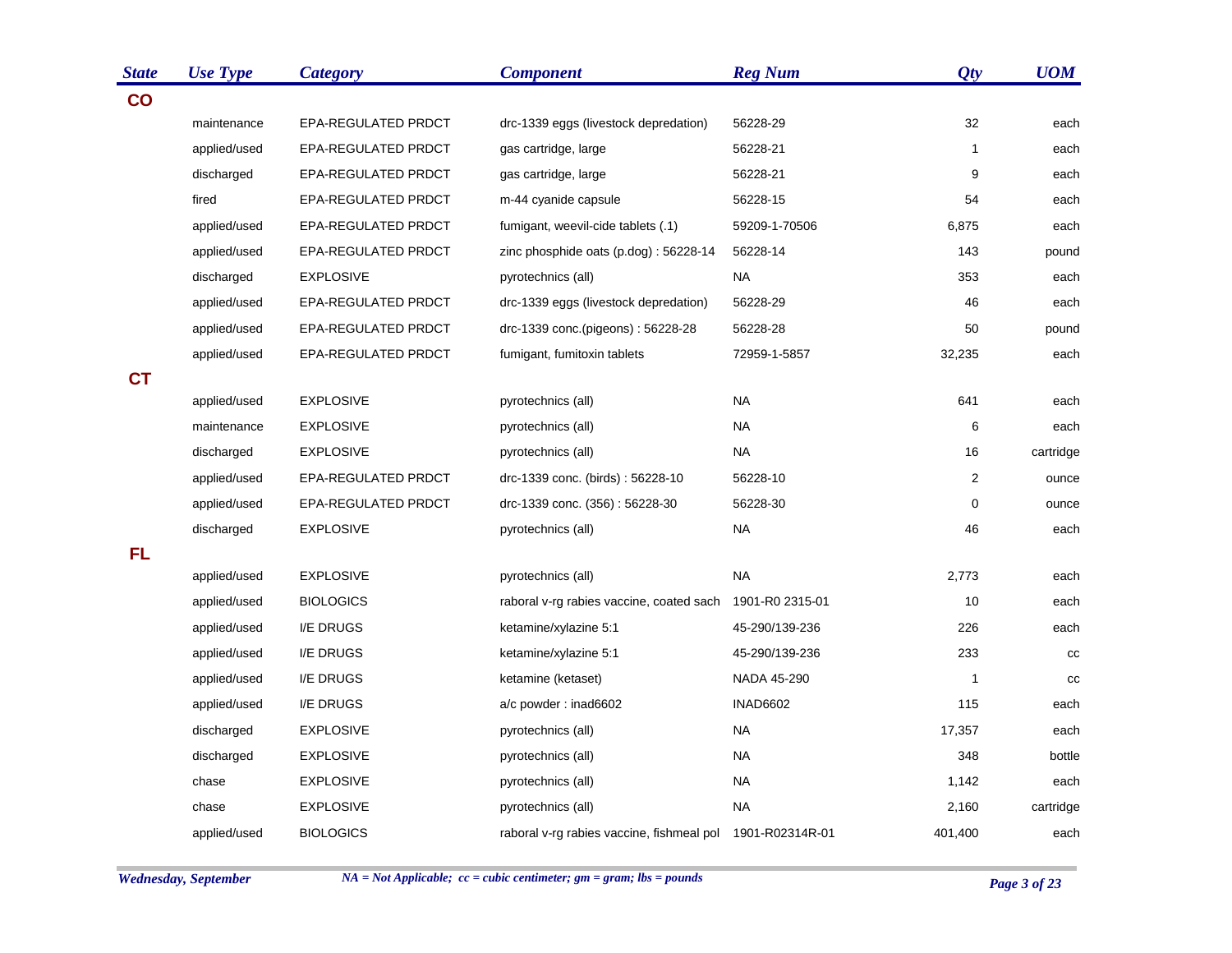| <b>State</b> | <b>Use Type</b> | <b>Category</b>     | <b>Component</b>                          | <b>Reg Num</b>  | Qty            | <b>UOM</b> |
|--------------|-----------------|---------------------|-------------------------------------------|-----------------|----------------|------------|
| <b>FL</b>    |                 |                     |                                           |                 |                |            |
|              | applied/used    | <b>BIOLOGICS</b>    | raboral v-rg rabies vaccine, fishmeal pol | 1901-R02314R-01 | 40,320         | each       |
| <b>GA</b>    |                 |                     |                                           |                 |                |            |
|              | discharged      | <b>EXPLOSIVE</b>    | pyrotechnics (all)                        | <b>NA</b>       | 25             | each       |
|              | sold            | NON-REGULATED PRDCT | neutroleum alpha                          | <b>NA</b>       | 8              | ounce      |
|              | applied/used    | <b>EXPLOSIVE</b>    | pyrotechnics (all)                        | <b>NA</b>       | 30             | incident   |
|              | applied/used    | I/E DRUGS           | ketamine/xylazine 5:1                     | 45-290/139-236  | 117            | cc         |
|              | applied/used    | I/E DRUGS           | ketamine (ketaset)                        | NADA 45-290     | $\overline{4}$ | cc         |
|              | applied/used    | <b>EXPLOSIVE</b>    | pyrotechnics (all)                        | NA.             | 58             | each       |
|              | applied/used    | I/E DRUGS           | a/c powder: inad6602                      | <b>INAD6602</b> | 11             | gram       |
|              | applied/used    | <b>BIOLOGICS</b>    | raboral v-rg rabies vaccine, fishmeal pol | 1901-R02314R-01 | 88,884         | each       |
|              | sold            | <b>EXPLOSIVE</b>    | pyrotechnics (all)                        | <b>NA</b>       | 372            | each       |
| <b>GU</b>    |                 |                     |                                           |                 |                |            |
|              | applied/used    | <b>EXPLOSIVE</b>    | pyrotechnics (all)                        | <b>NA</b>       | 380            | each       |
|              | applied/used    | EPA-REGULATED PRDCT | diphacinone.96.8 (eatons mol/pbt)         | HI-960008       | 40             | each       |
|              | applied/used    | EPA-REGULATED PRDCT | acetaminophen                             | 56228-34        | 6,155          | each       |
| HI           |                 |                     |                                           |                 |                |            |
|              | discharged      | <b>EXPLOSIVE</b>    | pyrotechnics (all)                        | <b>NA</b>       | 13,112         | each       |
|              | applied/used    | NON-REGULATED PRDCT | citric acid                               | <b>NA</b>       | 48,826         | gallon     |
|              | applied/used    | <b>EXPLOSIVE</b>    | pyrotechnics (all)                        | <b>NA</b>       | 16,455         | each       |
|              | applied/used    | EPA-REGULATED PRDCT | repellent, eatons 4-the-birds             | 8254-1-56       | $\mathbf{1}$   | each       |
|              | applied/used    | EPA-REGULATED PRDCT | diphacinone (ramik mini bars) hi-9        | HI-980005       | 7,926          | block      |
| IA           |                 |                     |                                           |                 |                |            |
|              | applied/used    | <b>EXPLOSIVE</b>    | pyrotechnics (all)                        | <b>NA</b>       | 675            | each       |
|              | applied/used    | EPA-REGULATED PRDCT | drc-1339 conc. (356): 56228-30            | 56228-30        | 1,380          | $1/10$ gm  |
|              | applied/used    | EPA-REGULATED PRDCT | drc-1339 conc. (birds): 56228-10          | 56228-10        | 230            | $1/10$ gm  |
| ID           |                 |                     |                                           |                 |                |            |
|              | applied/used    | EPA-REGULATED PRDCT | fumigant, weevil-cide tablets (.1)        | 59209-1-70506   | 1,151          | each       |
|              | applied/used    | EPA-REGULATED PRDCT | fumigant, fumitoxin tablets               | 72959-1-5857    | 420            | each       |
|              | applied/used    | EPA-REGULATED PRDCT | drc-1339 meat (livestock depredation)     | 56228-29        | 650            | each       |
|              | applied/used    | EPA-REGULATED PRDCT | drc-1339 eggs (livestock depredation)     | 56228-29        | 22             | each       |

*Wednesday, September NA = Not Applicable; cc = cubic centimeter; gm = gram; lbs = pounds Page 4 of 23*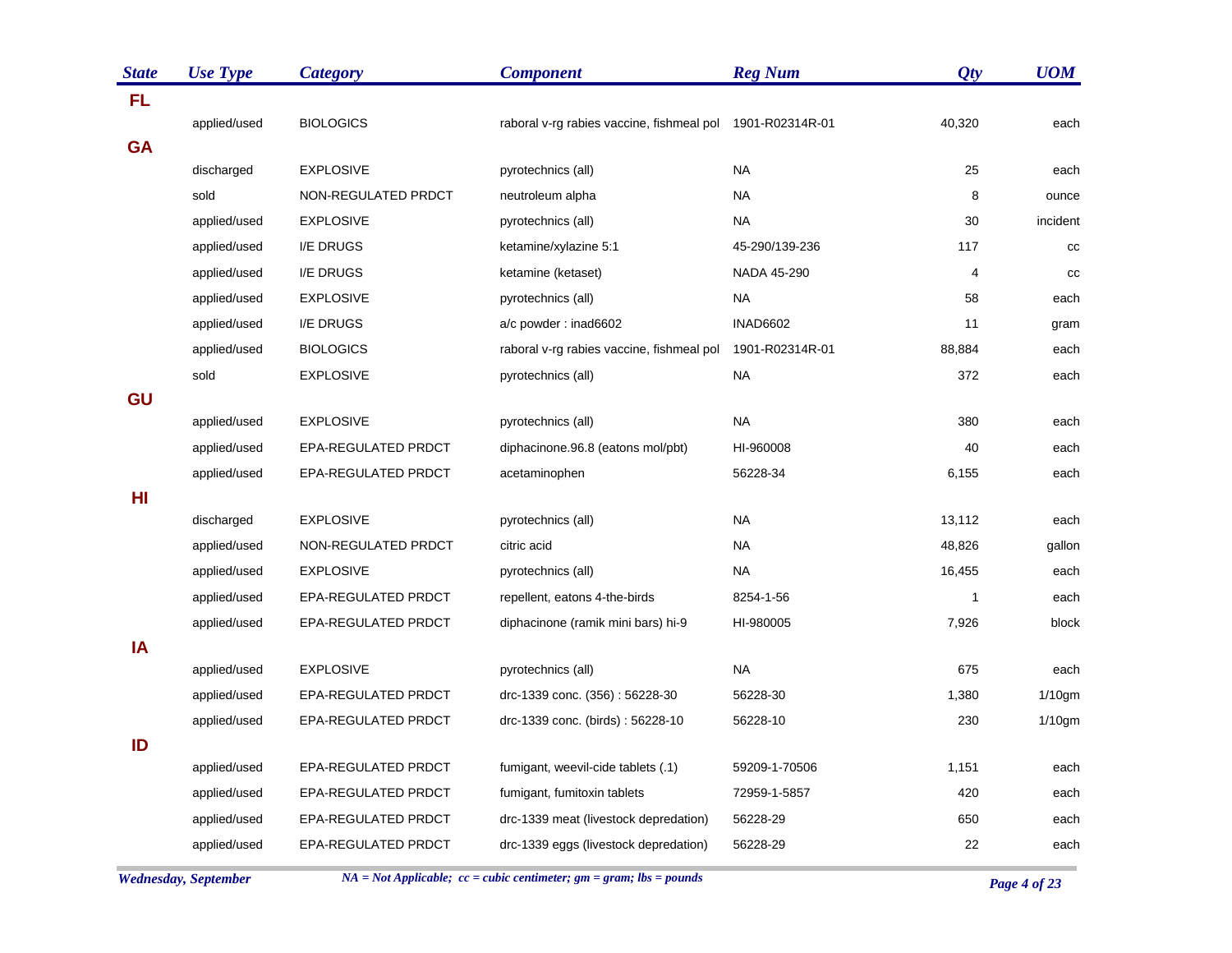| <b>State</b> | <b>Use Type</b> | <b>Category</b>     | <b>Component</b>                         | <b>Reg Num</b>  | Qty            | <b>UOM</b> |
|--------------|-----------------|---------------------|------------------------------------------|-----------------|----------------|------------|
| ID           |                 |                     |                                          |                 |                |            |
|              | applied/used    | EPA-REGULATED PRDCT | drc-1339 conc. (birds): 56228-10         | 56228-10        | 41,065         | $1/10$ gm  |
|              | applied/used    | I/E DRUGS           | telazol                                  | NADA 106-111    | 2,560          | milligram  |
|              | fired           | EPA-REGULATED PRDCT | m-44 cyanide capsule                     | 56228-15        | 152            | each       |
|              | applied/used    | EPA-REGULATED PRDCT | drc-1339 conc. (birds): 56228-10         | 56228-10        | 1,405          | gram       |
|              | applied/used    | EPA-REGULATED PRDCT | gas cartridge, large                     | 56228-21        | 55             | each       |
|              | applied/used    | I/E DRUGS           | a/c powder: inad6602                     | <b>INAD6602</b> | 162            | milligram  |
|              | applied/used    | EPA-REGULATED PRDCT | zinc phosphide conc. (rodents/lago.) : 5 | 56228-6         | 37             | ounce      |
|              | distributed     | <b>EXPLOSIVE</b>    | pyrotechnics (all)                       | <b>NA</b>       | 45             | each       |
|              | loaned          | <b>EXPLOSIVE</b>    | pyrotechnics (all)                       | <b>NA</b>       | $\mathbf{1}$   | each       |
|              | sold            | <b>EXPLOSIVE</b>    | pyrotechnics (all)                       | NA              | 25             | each       |
|              | applied/used    | NON-REGULATED PRDCT | oil, corn                                | NA              | 4              | ounce      |
| IL           |                 |                     |                                          |                 |                |            |
|              | applied/used    | EPA-REGULATED PRDCT | drc-1339 conc. (356): 56228-30           | 56228-30        | 85             | gram       |
|              | applied/used    | EPA-REGULATED PRDCT | drc-1339 conc. (birds): 56228-10         | 56228-10        | 328            | gram       |
|              | distributed     | EPA-REGULATED PRDCT | gas cartridge (rodent)                   | 56228-2         | 20             | each       |
|              | applied/used    | EPA-REGULATED PRDCT | zinc phosphide conc. (rodents/lago.) : 5 | 56228-6         | $\overline{c}$ | ounce      |
|              | discharged      | <b>EXPLOSIVE</b>    | pyrotechnics (all)                       | <b>NA</b>       | 3,677          | each       |
|              | applied/used    | I/E DRUGS           | a/c powder: inad6602                     | <b>INAD6602</b> | 4              | gram       |
|              | applied/used    | EPA-REGULATED PRDCT | avitrol corn chops (dble):11649-5        | 11649-5         | 29             | ounce      |
|              | applied/used    | EPA-REGULATED PRDCT | drc-1339 conc.(pigeons): 56228-28        | 56228-28        | 243            | gram       |
| IN           |                 |                     |                                          |                 |                |            |
|              | applied/used    | EPA-REGULATED PRDCT | drc-1339 conc. (birds): 56228-10         | 56228-10        | 92             | gram       |
|              | discharged      | <b>EXPLOSIVE</b>    | pyrotechnics (all)                       | <b>NA</b>       | 36             | each       |
| <b>KS</b>    |                 |                     |                                          |                 |                |            |
|              | applied/used    | EPA-REGULATED PRDCT | avitrol mixed grains: 11649-4            | 11649-4         | 36             | ounce      |
|              | applied/used    | EPA-REGULATED PRDCT | drc-1339 conc.(pigeons): 56228-28        | 56228-28        | 34             | gram       |
|              | applied/used    | EPA-REGULATED PRDCT | strychnine milo (gophers): 56228-19      | 56228-19        | 162            | ounce      |
|              | discharged      | <b>EXPLOSIVE</b>    | pyrotechnics (all)                       | NA              | 458            | each       |
|              | applied/used    | I/E DRUGS           | a/c powder: inad6602                     | <b>INAD6602</b> | 8,900          | milligram  |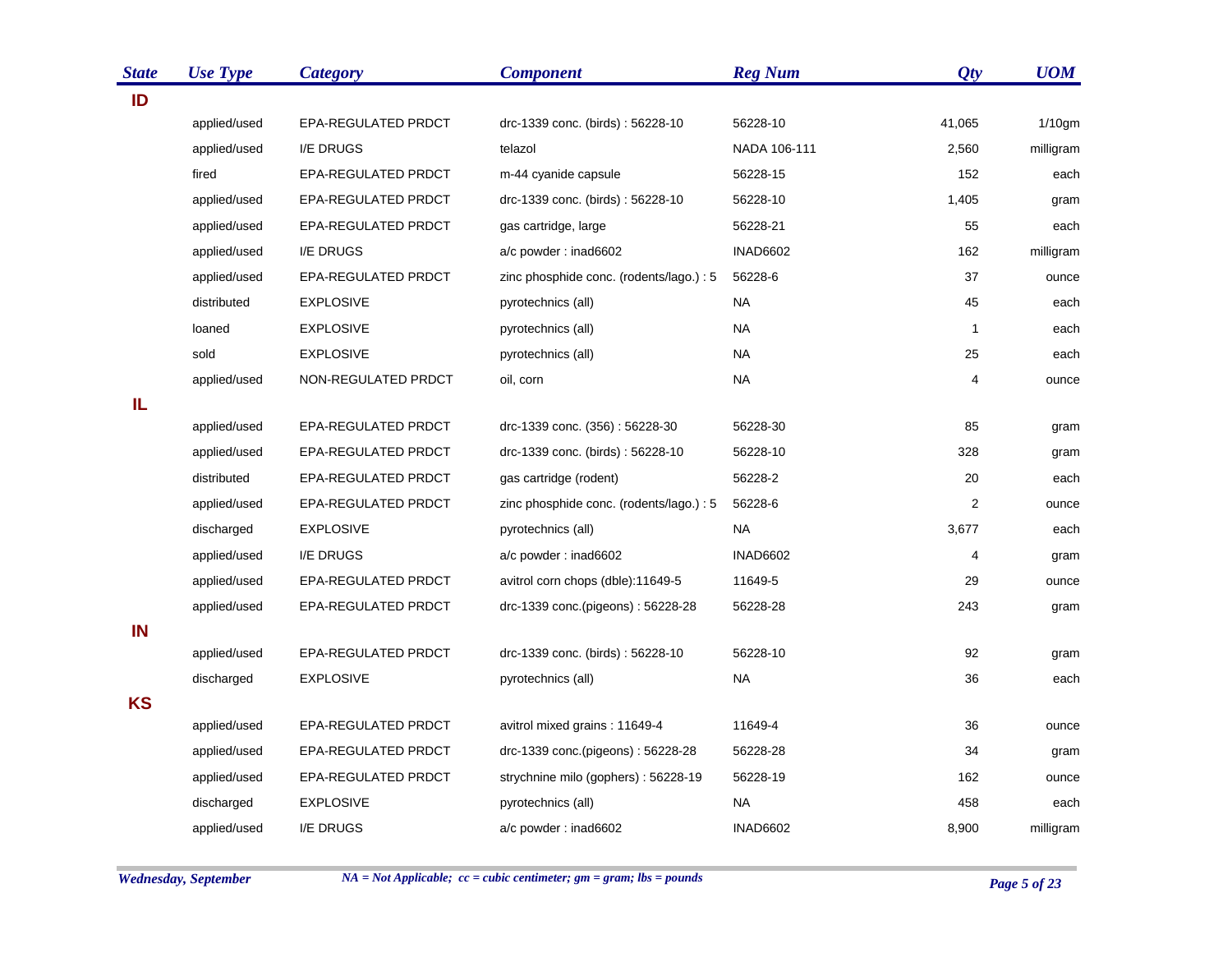| <b>State</b> | <b>Use Type</b> | <b>Category</b>            | <b>Component</b>                          | <b>Reg Num</b>  | Qty            | <b>UOM</b>  |
|--------------|-----------------|----------------------------|-------------------------------------------|-----------------|----------------|-------------|
| <b>KS</b>    |                 |                            |                                           |                 |                |             |
|              | applied/used    | I/E DRUGS                  | fatal-plus solution                       | NDC0298-9373-68 | 133            | cc          |
|              | applied/used    | <b>EPA-REGULATED PRDCT</b> | drc-1339 conc. (birds): 56228-10          | 56228-10        | 7,711          | gram        |
| <b>KY</b>    |                 |                            |                                           |                 |                |             |
|              | applied/used    | EPA-REGULATED PRDCT        | drc-1339 conc.(feedlot): ky-020003        | KY-020003       | 467            | gram        |
|              | applied/used    | EPA-REGULATED PRDCT        | avitrol corn chops (dble):11649-5         | 11649-5         | 82             | ounce       |
|              | applied/used    | EPA-REGULATED PRDCT        | avitrol corn chops: 11649-6               | 11649-6         | $\overline{4}$ | gram        |
|              | applied/used    | <b>EPA-REGULATED PRDCT</b> | drc-1339 conc. (371): ky-020002           | KY-020002       | 62             | gram        |
|              | applied/used    | EPA-REGULATED PRDCT        | drc-1339 conc. staging 56228-30a          | 56228-30A       | 14             | gram        |
|              | applied/used    | I/E DRUGS                  | a/c powder: inad6602                      | <b>INAD6602</b> | 2,291          | milligram   |
|              | applied/used    | EPA-REGULATED PRDCT        | drc-1339 conc. (birds): 56228-10          | 56228-10        | 102            | gram        |
|              | applied/used    | I/E DRUGS                  | a/c tablets : inad6602                    | <b>INAD6602</b> | 120            | milligram   |
|              | applied/used    | EPA-REGULATED PRDCT        | drc-1339 conc.(pigeons): 56228-28         | 56228-28        | 121            | gram        |
|              | applied/used    | I/E DRUGS                  | a/c powder: inad6602                      | <b>INAD6602</b> | 65             | gram        |
|              | discharged      | <b>EXPLOSIVE</b>           | pyrotechnics (all)                        | NA              | 5,605          | each        |
|              | applied/used    | EPA-REGULATED PRDCT        | zinc phosphide wheat                      | 56228-3         | 9              | pound       |
|              | applied/used    | EPA-REGULATED PRDCT        | zinc phosphide conc. (rodents/lago.) : 5  | 56228-6         | 66             | ounce       |
|              | discharged      | EPA-REGULATED PRDCT        | gas cartridge (rodent)                    | 56228-2         | $\overline{2}$ | each        |
| LA           |                 |                            |                                           |                 |                |             |
|              | distributed     | <b>EXPLOSIVE</b>           | pyrotechnics (all)                        | <b>NA</b>       | 225            | each        |
|              | sold            | <b>EXPLOSIVE</b>           | pyrotechnics (all)                        | NA              | 1,800          | each        |
|              | applied/used    | I/E DRUGS                  | ketamine (ketaset)                        | NADA 45-290     | 2              | incident    |
|              | applied/used    | I/E DRUGS                  | telazol                                   | NADA 106-111    | 3              | incident    |
|              | applied/used    | <b>EPA-REGULATED PRDCT</b> | drc-1339 conc. staging 56228-30a          | 56228-30A       | 1,090          | gram        |
| <b>MA</b>    |                 |                            |                                           |                 |                |             |
|              | applied/used    | <b>BIOLOGICS</b>           | imrab3, rabies vaccine                    | US VET.LIC.#298 | 45             | cc          |
|              | applied/used    | <b>BIOLOGICS</b>           | raboral v-rg rabies vaccine, fishmeal pol | 1901-R02314R-01 | 1,860          | each        |
|              | applied/used    | <b>BIOLOGICS</b>           | raboral v-rg rabies vaccine, coated sach  | 1901-R0 2315-01 | 15,541         | each        |
|              | applied/used    | <b>EPA-REGULATED PRDCT</b> | avitrol mixed grains: 11649-4             | 11649-4         | 2              | Ibs treated |
|              | applied/used    | I/E DRUGS                  | ketamine (ketaset)                        | NADA 45-290     | $\mathbf 0$    | $_{\rm CC}$ |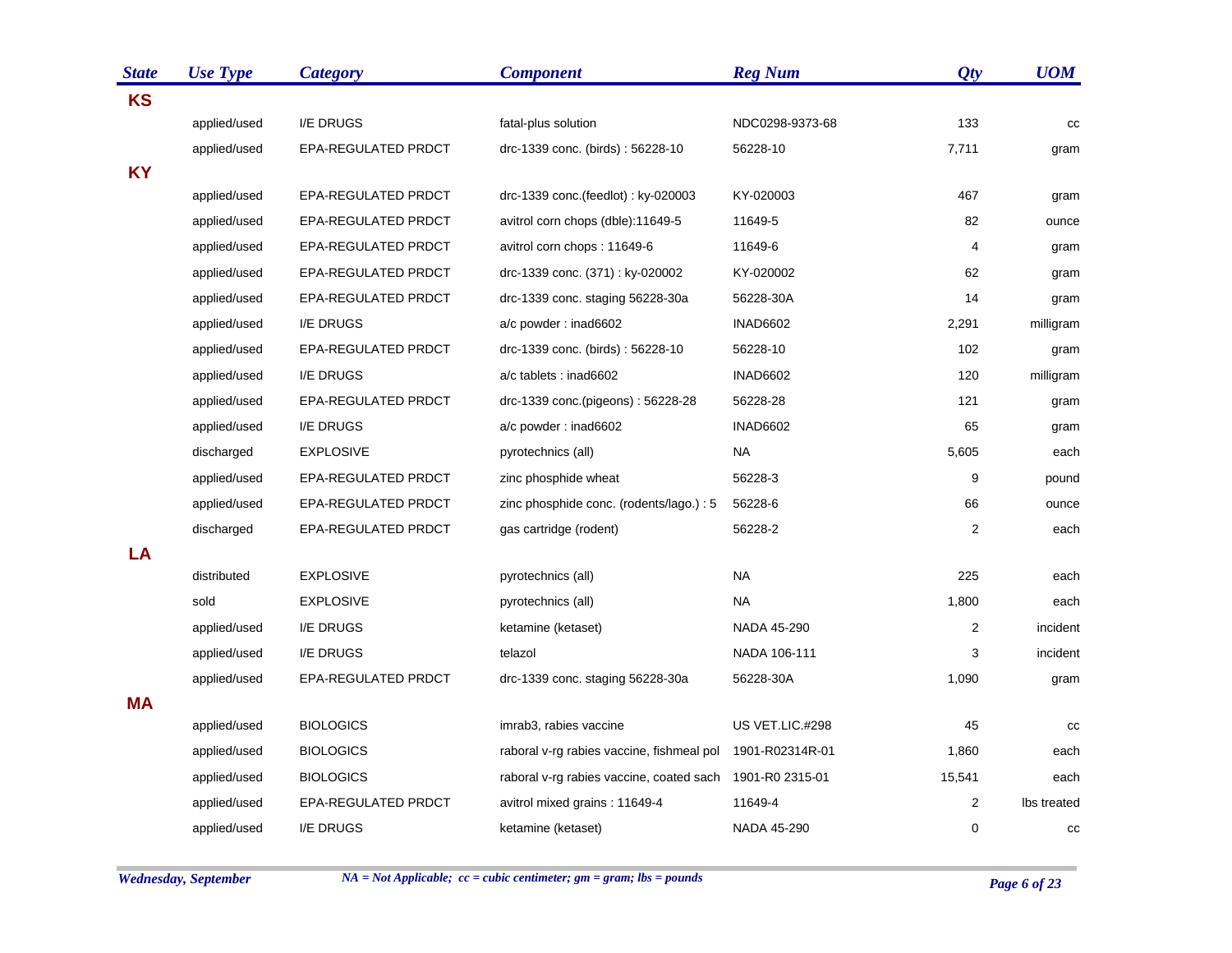| <b>State</b> | <b>Use Type</b> | <b>Category</b>     | <b>Component</b>                          | <b>Reg Num</b>  | Qty            | <b>UOM</b> |
|--------------|-----------------|---------------------|-------------------------------------------|-----------------|----------------|------------|
| <b>MA</b>    |                 |                     |                                           |                 |                |            |
|              | distributed     | <b>EXPLOSIVE</b>    | pyrotechnics (all)                        | <b>NA</b>       | 54             | each       |
|              | applied/used    | EPA-REGULATED PRDCT | drc-1339 conc. (birds): 56228-10          | 56228-10        | 227            | gram       |
|              | applied/used    | EPA-REGULATED PRDCT | gas cartridge (rodent)                    | 56228-2         | 4              | each       |
|              | applied/used    | I/E DRUGS           | ketamine/xylazine 5:1                     | 45-290/139-236  | 54             | cc         |
| <b>MD</b>    |                 |                     |                                           |                 |                |            |
|              | discharged      | <b>EXPLOSIVE</b>    | pyrotechnics (all)                        | <b>NA</b>       | 24             | each       |
|              | applied/used    | <b>BIOLOGICS</b>    | raboral v-rg rabies vaccine, coated sach  | 1901-R0 2315-01 | 58,320         | each       |
|              | applied/used    | <b>BIOLOGICS</b>    | imrab3, rabies vaccine                    | US VET.LIC.#298 | 139            | cc         |
|              | applied/used    | I/E DRUGS           | a/c powder: inad6602                      | <b>INAD6602</b> | $\overline{c}$ | gram       |
|              | applied/used    | <b>EXPLOSIVE</b>    | pyrotechnics (all)                        | NA.             | 38             | each       |
|              | applied/used    | EPA-REGULATED PRDCT | gas cartridge (rodent)                    | 56228-2         | 15             | each       |
|              | applied/used    | EPA-REGULATED PRDCT | drc-1339 conc. (267): 56228-30            | 56228-30        | 2              | gram       |
|              | applied/used    | I/E DRUGS           | ketamine/xylazine 5:1                     | 45-290/139-236  | 101            | cc         |
| <b>ME</b>    |                 |                     |                                           |                 |                |            |
|              | applied/used    | EPA-REGULATED PRDCT | drc-1339 conc. (birds): 56228-10          | 56228-10        | 978            | $1/10$ gm  |
|              | discharged      | <b>EXPLOSIVE</b>    | pyrotechnics (all)                        | NA.             | 66             | each       |
|              | applied/used    | EPA-REGULATED PRDCT | avitrol corn chops (dble):11649-5         | 11649-5         | 4              | ounce      |
|              | distributed     | <b>EXPLOSIVE</b>    | pyrotechnics (all)                        | <b>NA</b>       | 609            | each       |
|              | applied/used    | EPA-REGULATED PRDCT | avitrol corn chops: 11649-6               | 11649-6         | 5              | ounce      |
|              | applied/used    | EPA-REGULATED PRDCT | drc-1339 conc. (birds): 56228-10          | 56228-10        | 23             | gram       |
|              | applied/used    | EPA-REGULATED PRDCT | drc-1339 conc.(pigeons): 56228-28         | 56228-28        | 34             | gram       |
|              | applied/used    | EPA-REGULATED PRDCT | drc-1339 conc.(pigeons): 56228-28         | 56228-28        | $\pmb{0}$      | ounce      |
|              | applied/used    | <b>EXPLOSIVE</b>    | pyrotechnics (all)                        | NA.             | 121            | each       |
|              | applied/used    | EPA-REGULATED PRDCT | avitrol corn chops: 11649-6               | 11649-6         | 16             | gram       |
|              | applied/used    | I/E DRUGS           | ketamine/xylazine 5:1                     | 45-290/139-236  | 132            | CC         |
|              | sold            | NON-REGULATED PRDCT | neutroleum alpha                          | <b>NA</b>       | 8              | ounce      |
|              | applied/used    | <b>BIOLOGICS</b>    | raboral v-rg rabies vaccine, fishmeal pol | 1901-R02314R-01 | 49,680         | each       |
| MI           |                 |                     |                                           |                 |                |            |
|              | applied/used    | I/E DRUGS           | yohimbine (yobine)                        | NADA 140-866    | 465            | $1/10$ cc  |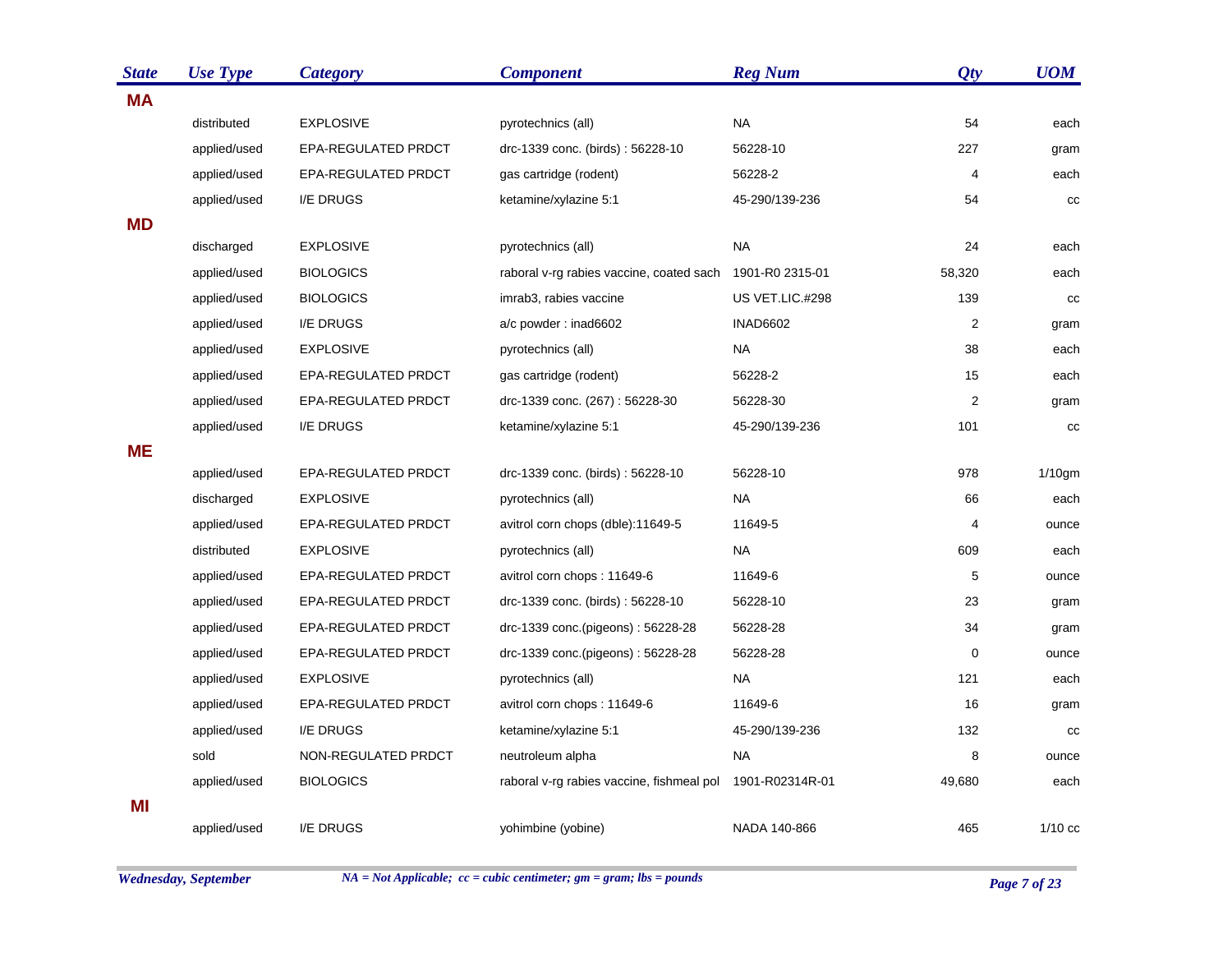| <b>State</b> | <b>Use Type</b> | <b>Category</b>     | <b>Component</b>                  | <b>Reg Num</b>  | Qty            | <b>UOM</b>  |
|--------------|-----------------|---------------------|-----------------------------------|-----------------|----------------|-------------|
| ΜI           |                 |                     |                                   |                 |                |             |
|              | applied/used    | EPA-REGULATED PRDCT | drc-1339 conc. (birds): 56228-10  | 56228-10        | 2,093          | gram        |
|              | applied/used    | EPA-REGULATED PRDCT | drc-1339 conc.(pigeons): 56228-28 | 56228-28        | 24             | gram        |
|              | applied/used    | EPA-REGULATED PRDCT | gas cartridge (rodent)            | 56228-2         | 2              | each        |
|              | distributed     | EPA-REGULATED PRDCT | gas cartridge (rodent)            | 56228-2         | 6              | each        |
|              | applied/used    | EPA-REGULATED PRDCT | zinc phosphide wheat              | 56228-3         | 12             | Ibs treated |
|              | discharged      | <b>EXPLOSIVE</b>    | pyrotechnics (all)                | <b>NA</b>       | 4,541          | each        |
|              | applied/used    | I/E DRUGS           | ketamine/xylazine 5:1             | 45-290/139-236  | 584            | $1/10$ cc   |
|              | applied/used    | NON-REGULATED PRDCT | oil, corn                         | <b>NA</b>       | 9              | gallon      |
|              | applied/used    | I/E DRUGS           | a/c tablets : inad6602            | <b>INAD6602</b> | 340            | milligram   |
| <b>MN</b>    |                 |                     |                                   |                 |                |             |
|              | distributed     | <b>EXPLOSIVE</b>    | pyrotechnics (all)                | <b>NA</b>       | 245            | each        |
|              | applied/used    | <b>EXPLOSIVE</b>    | pyrotechnics (all)                | <b>NA</b>       | 103            | each        |
|              | applied/used    | I/E DRUGS           | a/c powder: inad6602              | <b>INAD6602</b> | 20             | $1/10$ gm   |
|              | applied/used    | I/E DRUGS           | ketamine (ketaset)                | NADA 45-290     | 50             | cc          |
|              | applied/used    | I/E DRUGS           | xylazine (large animal rompun)    | 139-236         | 2              | cc          |
|              | applied/used    | NON-REGULATED PRDCT | oil, corn                         | <b>NA</b>       | $\overline{7}$ | each        |
|              | distributed     | EPA-REGULATED PRDCT | gas cartridge (rodent)            | 56228-2         | 15             | each        |
|              | applied/used    | EPA-REGULATED PRDCT | gas cartridge (rodent)            | 56228-2         | 3              | each        |
|              | applied/used    | EPA-REGULATED PRDCT | drc-1339 conc.(pigeons): 56228-28 | 56228-28        | 20             | gram        |
|              | applied/used    | EPA-REGULATED PRDCT | drc-1339 conc. (birds): 56228-10  | 56228-10        | 1,240          | 1/10gm      |
|              | applied/used    | EPA-REGULATED PRDCT | drc-1339 conc. (birds): 56228-10  | 56228-10        | 30             | gram        |
| <b>MO</b>    |                 |                     |                                   |                 |                |             |
|              | applied/used    | EPA-REGULATED PRDCT | drc-1339 conc. (birds): 56228-10  | 56228-10        | 46             | gram        |
|              | applied/used    | NON-REGULATED PRDCT | oil, corn                         | <b>NA</b>       | 33             | each        |
|              | applied/used    | <b>EXPLOSIVE</b>    | pyrotechnics (all)                | <b>NA</b>       | 5,853          | each        |
|              | demonstrate     | <b>EXPLOSIVE</b>    | pyrotechnics (all)                | <b>NA</b>       | 10             | each        |
|              | applied/used    | EPA-REGULATED PRDCT | drc-1339 conc. (356): 56228-30    | 56228-30        | 1,030          | gram        |
| <b>MS</b>    |                 |                     |                                   |                 |                |             |
|              | demonstrate     | <b>EXPLOSIVE</b>    | pyrotechnics (all)                | <b>NA</b>       | 2              | each        |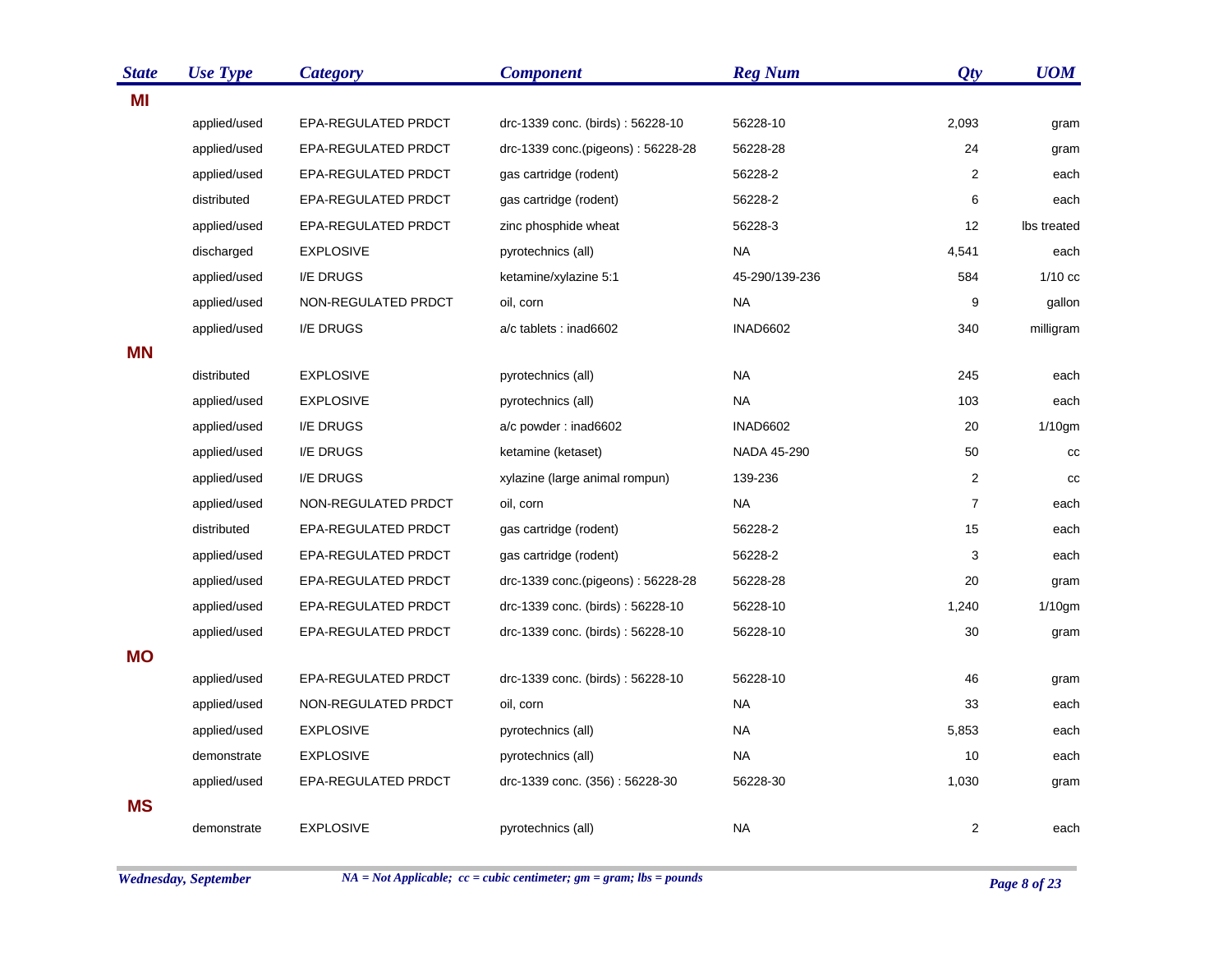| <b>State</b> | <b>Use Type</b> | <b>Category</b>     | <b>Component</b>                          | <b>Reg Num</b>  | Qty          | <b>UOM</b>  |
|--------------|-----------------|---------------------|-------------------------------------------|-----------------|--------------|-------------|
| <b>MS</b>    |                 |                     |                                           |                 |              |             |
|              | discharged      | <b>EXPLOSIVE</b>    | pyrotechnics (all)                        | <b>NA</b>       | 290          | each        |
|              | applied/used    | EPA-REGULATED PRDCT | zinc phosphide conc. (rodents/lago.) : 5  | 56228-6         | 16           | ounce       |
|              | loaned          | <b>EXPLOSIVE</b>    | pyrotechnics (all)                        | <b>NA</b>       | 300          | each        |
|              | applied/used    | EPA-REGULATED PRDCT | drc-1339 conc.(pigeons): 56228-28         | 56228-28        | 10           | Ibs treated |
|              | distributed     | <b>EXPLOSIVE</b>    | pyrotechnics (all)                        | <b>NA</b>       | 400          | each        |
|              | applied/used    | <b>EXPLOSIVE</b>    | pyrotechnics (all)                        | <b>NA</b>       | 209          | each        |
| <b>MT</b>    |                 |                     |                                           |                 |              |             |
|              | applied/used    | EPA-REGULATED PRDCT | gas cartridge, large                      | 56228-21        | 173          | each        |
|              | fired           | EPA-REGULATED PRDCT | m-44 cyanide capsule                      | 56228-15        | 682          | each        |
|              | applied/used    | I/E DRUGS           | telazol                                   | NADA 106-111    | 30           | each        |
|              | applied/used    | <b>EXPLOSIVE</b>    | pyrotechnics (all)                        | <b>NA</b>       | 3            | each        |
| <b>NC</b>    |                 |                     |                                           |                 |              |             |
|              | applied/used    | EPA-REGULATED PRDCT | drc-1339 conc.(pigeons): 56228-28         | 56228-28        | 126          | gram        |
|              | applied/used    | I/E DRUGS           | ketamine/xylazine 5:1                     | 45-290/139-236  | 95           | cc          |
|              | applied/used    | NON-REGULATED PRDCT | oil, corn                                 | <b>NA</b>       | 6            | quart       |
|              | applied/used    | <b>BIOLOGICS</b>    | raboral v-rg rabies vaccine, fishmeal pol | 1901-R02314R-01 | 1,080        | each        |
|              | applied/used    | I/E DRUGS           | a/c powder: inad6602                      | <b>INAD6602</b> | 4            | gram        |
|              | applied/used    | EPA-REGULATED PRDCT | drc-1339 conc. (356): 56228-30            | 56228-30        | 5            | gram        |
|              | applied/used    | EPA-REGULATED PRDCT | avitrol mixed grains: 11649-4             | 11649-4         | 40           | ounce       |
|              | discharged      | <b>EXPLOSIVE</b>    | pyrotechnics (all)                        | <b>NA</b>       | 508          | each        |
|              | applied/used    | EPA-REGULATED PRDCT | drc-1339 conc. staging nm-030003          | NM-030003       | 10           | gram        |
|              | applied/used    | EPA-REGULATED PRDCT | avitrol corn chops: 11649-6               | 11649-6         | 20           | ounce       |
| <b>ND</b>    |                 |                     |                                           |                 |              |             |
|              | distributed     | NON-REGULATED PRDCT | neutroleum alpha                          | <b>NA</b>       | $\mathbf{1}$ | each        |
|              | distributed     | NON-REGULATED PRDCT | ecosorb                                   | <b>NA</b>       | 1            | each        |
|              | applied/used    | I/E DRUGS           | euthasol                                  | ANADA 200-071   | 8            | CC          |
|              | applied/used    | I/E DRUGS           | beuthanasia-d: ndc0061-0473-05            | NDC0061-0473-05 | 9            | cc          |
|              | distributed     | <b>EXPLOSIVE</b>    | pyrotechnics (all)                        | <b>NA</b>       | 3,550        | each        |
|              | applied/used    | <b>EXPLOSIVE</b>    | pyrotechnics (all)                        | <b>NA</b>       | 9,700        | each        |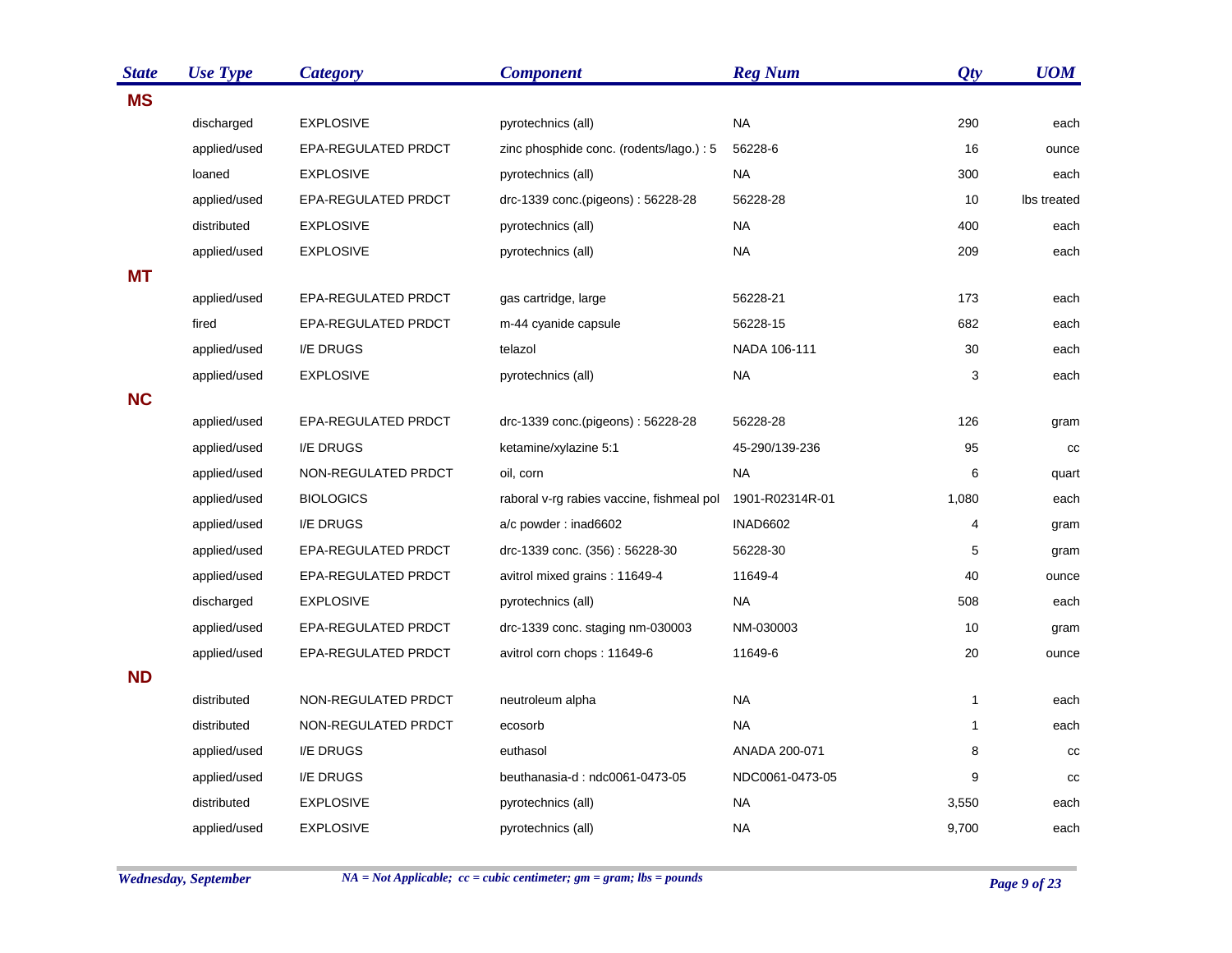| <b>State</b> | <b>Use Type</b> | <b>Category</b>     | <b>Component</b>                        | <b>Reg Num</b>  | Qty    | <b>UOM</b> |
|--------------|-----------------|---------------------|-----------------------------------------|-----------------|--------|------------|
| <b>ND</b>    |                 |                     |                                         |                 |        |            |
|              | applied/used    | EPA-REGULATED PRDCT | zinc phosphide oats (p.dog): 56228-14   | 56228-14        | 10     | pound      |
|              | applied/used    | EPA-REGULATED PRDCT | 21. agua neat herbicide                 | 71368-21        | 2,907  | gallon     |
|              | applied/used    | EPA-REGULATED PRDCT | strychnine milo (gophers): 56228-19     | 56228-19        | 4      | ounce      |
|              | fired           | EPA-REGULATED PRDCT | m-44 cyanide capsule                    | 56228-15        | 768    | each       |
|              | applied/used    | EPA-REGULATED PRDCT | m-44 cyanide capsule                    | 56228-15        | 108    | each       |
|              | discharged      | EPA-REGULATED PRDCT | gas cartridge, large                    | 56228-21        | 8      | each       |
|              | applied/used    | EPA-REGULATED PRDCT | gas cartridge, large                    | 56228-21        | 81     | each       |
|              | demonstrate     | EPA-REGULATED PRDCT | gas cartridge (rodent)                  | 56228-2         | 14     | each       |
|              | applied/used    | EPA-REGULATED PRDCT | fumigant, phostoxin tb                  | 72959-4         | 210    | each       |
|              | demonstrate     | EPA-REGULATED PRDCT | strychnine milo (gophers): 56228-19     | 56228-19        | 1      | ounce      |
| <b>NE</b>    |                 |                     |                                         |                 |        |            |
|              | discharged      | <b>EXPLOSIVE</b>    | pyrotechnics (all)                      | <b>NA</b>       | 2,262  | each       |
|              | applied/used    | EPA-REGULATED PRDCT | drc-1339 conc. (birds): 56228-10        | 56228-10        | 9,704  | gram       |
|              | applied/used    | EPA-REGULATED PRDCT | drc-1339 conc. (356): 56228-30          | 56228-30        | 221    | gram       |
|              | applied/used    | EPA-REGULATED PRDCT | zinc phosphide rodent bait ag : 12455-1 | 12455-17        | 9      | pound      |
|              | applied/used    | EPA-REGULATED PRDCT | drc-1339 conc.(pigeons): 56228-28       | 56228-28        | 17     | gram       |
|              | sold            | EPA-REGULATED PRDCT | zinc phosphide p. dog bait: 13808-6     | 13808-6         | 825    | pound      |
|              | applied/used    | I/E DRUGS           | a/c powder: inad6602                    | <b>INAD6602</b> | 8,650  | milligram  |
|              | applied/used    | EPA-REGULATED PRDCT | zinc phosphide p. dog bait: 13808-6     | 13808-6         | 25,609 | pound      |
|              | applied/used    | EPA-REGULATED PRDCT | strychnine milo (gophers): 56228-19     | 56228-19        | 90     | ounce      |
|              | fired           | EPA-REGULATED PRDCT | m-44 cyanide capsule                    | 56228-15        | 961    | each       |
|              | applied/used    | EPA-REGULATED PRDCT | gas cartridge, large                    | 56228-21        | 115    | each       |
|              | applied/used    | EPA-REGULATED PRDCT | gas cartridge (rodent)                  | 56228-2         | 50     | each       |
|              | sold            | EPA-REGULATED PRDCT | fumigant, fumitoxin tablets             | 72959-1-5857    | 12,600 | each       |
|              | applied/used    | EPA-REGULATED PRDCT | fumigant, fumitoxin tablets             | 72959-1-5857    | 14,708 | each       |
|              | applied/used    | EPA-REGULATED PRDCT | drc-1339 eggs (livestock depredation)   | 56228-29        | 2      | gram       |
|              | applied/used    | I/E DRUGS           | beuthanasia-d: ndc0061-0473-05          | NDC0061-0473-05 | 342    | cc         |
| <b>NH</b>    |                 |                     |                                         |                 |        |            |
|              | applied/used    | EPA-REGULATED PRDCT | gas cartridge (rodent)                  | 56228-2         | 16     | incident   |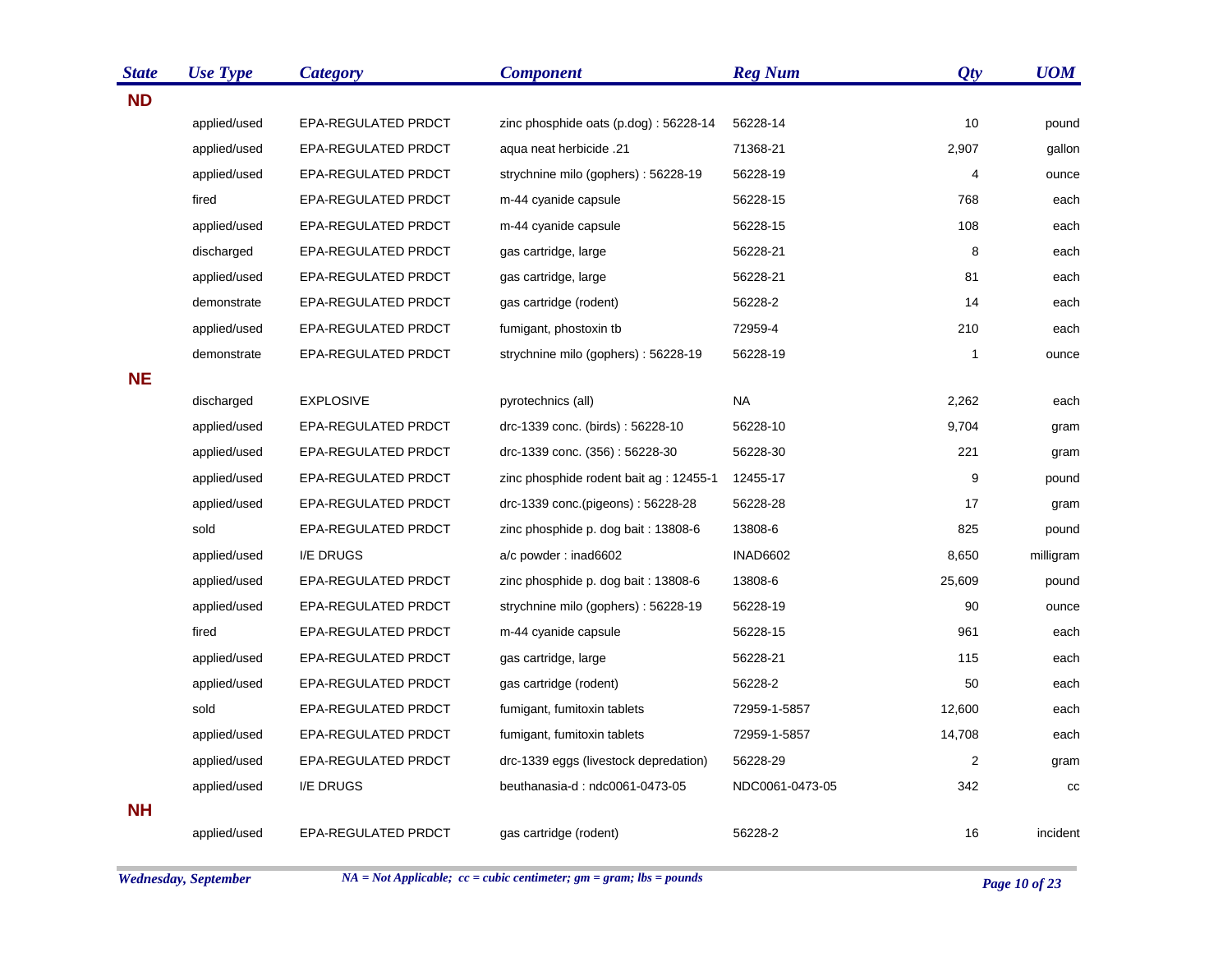| <b>State</b> | <b>Use Type</b> | <b>Category</b>     | <b>Component</b>                          | <b>Reg Num</b>  | Qty            | <b>UOM</b> |
|--------------|-----------------|---------------------|-------------------------------------------|-----------------|----------------|------------|
| <b>NH</b>    |                 |                     |                                           |                 |                |            |
|              | distributed     | EPA-REGULATED PRDCT | repellent, deer away (liquid) : 4866-10   | 4866-10         | 3              | each       |
|              | distributed     | EPA-REGULATED PRDCT | repellent, deer off                       | 67356-1         | 4              | pint       |
|              | distributed     | EPA-REGULATED PRDCT | repellent, deer off                       | 67356-1         | $\mathbf 1$    | gallon     |
|              | distributed     | EPA-REGULATED PRDCT | repellent, deer off                       | 67356-1         | $\mathbf{1}$   | each       |
|              | distributed     | EPA-REGULATED PRDCT | repellent, deer away (powd.oz) :4866-1    | 4866-11         | 2              | each       |
|              | distributed     | EPA-REGULATED PRDCT | repellent, deer away (liquid) : 4866-10   | 4866-10         | 1              | pound      |
|              | distributed     | EPA-REGULATED PRDCT | repellent, deer away (liquid) : 4866-10   | 4866-10         | 1              | gallon     |
|              | distributed     | EPA-REGULATED PRDCT | repellent, bye deer (2.5oz pkg):64471-1   | 64471-1         | 9              | each       |
|              | distributed     | EPA-REGULATED PRDCT | repellent, big game (mgk)                 | 1021-1380       | 1              | quart      |
|              | distributed     | EPA-REGULATED PRDCT | repellent, big game (mgk)                 | 1021-1380       | 3              | gallon     |
|              | distributed     | EPA-REGULATED PRDCT | repellent, big game (mgk)                 | 1021-1380       | $\overline{c}$ | each       |
|              | distributed     | EPA-REGULATED PRDCT | repellent, deer off                       | 67356-1         | 4              | quart      |
|              | discharged      | EPA-REGULATED PRDCT | gas cartridge (rodent)                    | 56228-2         | 129            | each       |
|              | loaned          | <b>EXPLOSIVE</b>    | pyrotechnics (all)                        | <b>NA</b>       | 14             | each       |
|              | applied/used    | EPA-REGULATED PRDCT | gas cartridge (rodent)                    | 56228-2         | 43             | each       |
|              | distributed     | EPA-REGULATED PRDCT | drc-1339 conc. (birds): 56228-10          | 56228-10        | 1              | ounce      |
|              | applied/used    | EPA-REGULATED PRDCT | drc-1339 conc. (birds): 56228-10          | 56228-10        | 4              | ounce      |
|              | discharged      | EPA-REGULATED PRDCT | gas cartridge (rodent)                    | 56228-2         | $\overline{2}$ | incident   |
|              | distributed     | NON-REGULATED PRDCT | repellent, plants kydd                    | EPA-Exempt      | $\overline{2}$ | pound      |
|              | applied/used    | <b>BIOLOGICS</b>    | raboral v-rg rabies vaccine, coated sach  | 1901-R0 2315-01 | 28,924         | each       |
|              | applied/used    | I/E DRUGS           | ketamine/xylazine 5:1                     | 45-290/139-236  | $\overline{7}$ | cc         |
|              | applied/used    | <b>BIOLOGICS</b>    | raboral v-rg rabies vaccine, fishmeal pol | 1901-R02314R-01 | 550            | each       |
|              | discharged      | <b>EXPLOSIVE</b>    | pyrotechnics (all)                        | NA              | 31             | incident   |
|              | distributed     | NON-REGULATED PRDCT | repellent, liquid fence                   | <b>NA</b>       | 1              | each       |
|              | applied/used    | EPA-REGULATED PRDCT | repellent, goose chase                    | 66550-1-8708    | 4              | each       |
|              | distributed     | NON-REGULATED PRDCT | repellent, plants kydd                    | EPA-Exempt      | 4              | quart      |
|              | applied/used    | EPA-REGULATED PRDCT | drc-1339 conc. (birds): 56228-10          | 56228-10        | 20             | gram       |
|              | distributed     | <b>EXPLOSIVE</b>    | pyrotechnics (all)                        | NA              | 1,085          | each       |
|              | discharged      | <b>EXPLOSIVE</b>    | pyrotechnics (all)                        | <b>NA</b>       | 24,978         | each       |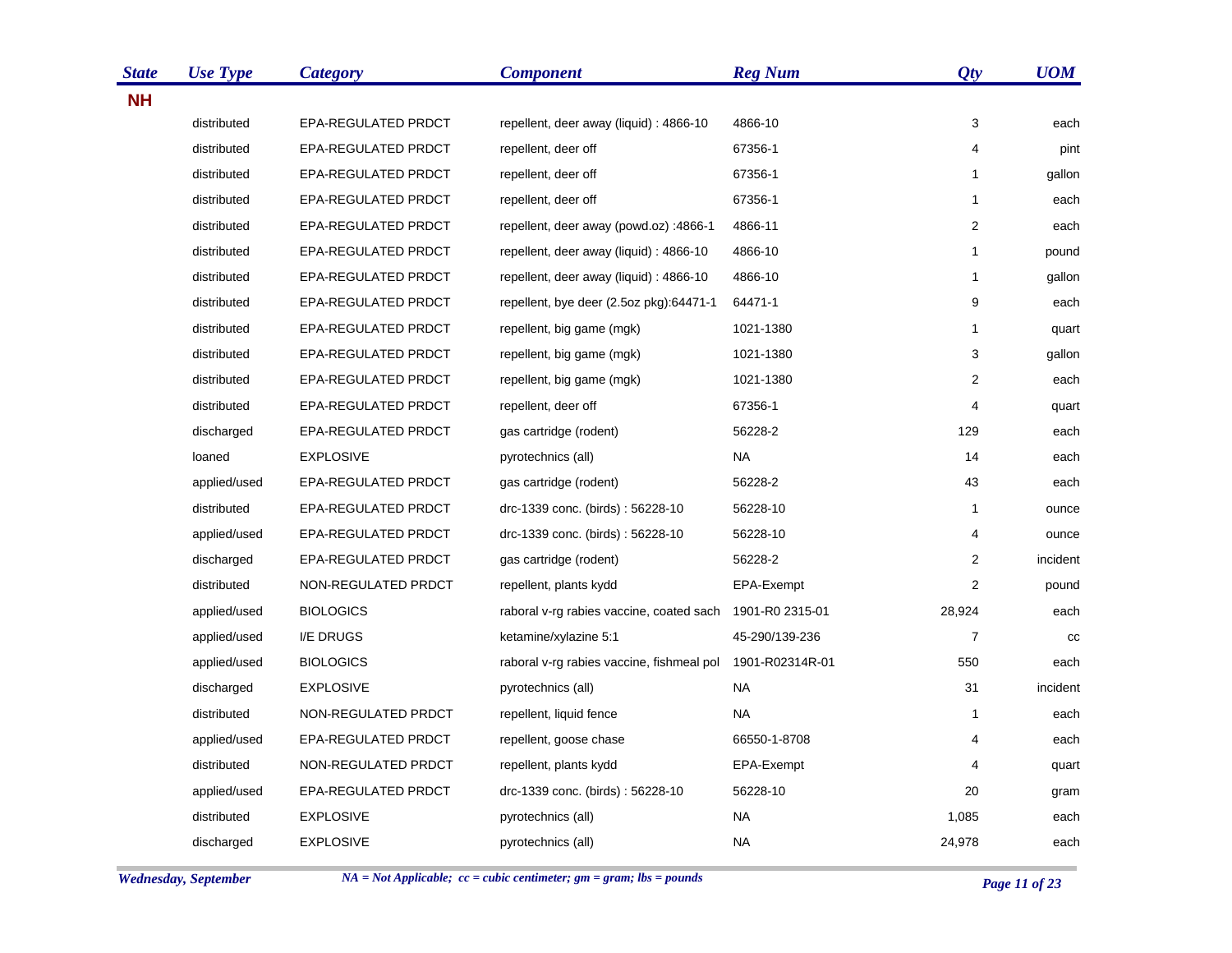| <b>State</b> | <b>Use Type</b> | <b>Category</b>     | <b>Component</b>                        | <b>Reg Num</b> | Qty          | <b>UOM</b> |
|--------------|-----------------|---------------------|-----------------------------------------|----------------|--------------|------------|
| <b>NH</b>    |                 |                     |                                         |                |              |            |
|              | applied/used    | <b>EXPLOSIVE</b>    | pyrotechnics (all)                      | <b>NA</b>      | 75           | each       |
|              | distributed     | EPA-REGULATED PRDCT | repellent, hinder deer (qt):400-429-572 | 400-429-572    | 3            | quart      |
|              | distributed     | EPA-REGULATED PRDCT | repellent, goose chase                  | 66550-1-8708   | $\mathbf{1}$ | each       |
|              | distributed     | NON-REGULATED PRDCT | neutroleum alpha                        | NA             | 4            | ounce      |
| <b>NJ</b>    |                 |                     |                                         |                |              |            |
|              | discharged      | <b>EXPLOSIVE</b>    | pyrotechnics (all)                      | NA             | 1,411        | each       |
|              | applied/used    | <b>EXPLOSIVE</b>    | pyrotechnics (all)                      | <b>NA</b>      | 3            | each       |
|              | applied/used    | EPA-REGULATED PRDCT | gas cartridge, large                    | 56228-21       | 4            | each       |
| <b>NM</b>    |                 |                     |                                         |                |              |            |
|              | applied/used    | EPA-REGULATED PRDCT | gas cartridge, large                    | 56228-21       | 14           | each       |
|              | applied/used    | EPA-REGULATED PRDCT | zinc phosphide (hopkins) rodent pellets | 2393-521       | 15           | pound      |
|              | applied/used    | EPA-REGULATED PRDCT | compound 1080 lp collar (nm)            | 39508-2        | 546          | each       |
|              | sold            | NON-REGULATED PRDCT | ecosorb                                 | NA             | 20           | ounce      |
|              | sold            | <b>EXPLOSIVE</b>    | pyrotechnics (all)                      | <b>NA</b>      | 500          | each       |
|              | distributed     | <b>EXPLOSIVE</b>    | pyrotechnics (all)                      | <b>NA</b>      | 7,400        | each       |
|              | applied/used    | <b>EXPLOSIVE</b>    | pyrotechnics (all)                      | <b>NA</b>      | 4,001        | each       |
|              | sold            | EPA-REGULATED PRDCT | zinc phosphide rodent bait ag : 12455-1 | 12455-17       | 135          | pound      |
|              | sold            | EPA-REGULATED PRDCT | zinc phosphide rodent bait: 12455-18    | 12455-18       | 24           | pound      |
|              | sold            | EPA-REGULATED PRDCT | zinc phosphide (hopkins) rodent pellets | 2393-521       | 15           | pound      |
|              | sold            | NON-REGULATED PRDCT | neutroleum alpha                        | <b>NA</b>      | 48           | ounce      |
|              | sold            | EPA-REGULATED PRDCT | strychnine oats (gophers): 56228-20     | 56228-20       | 160          | ounce      |
|              | sold            | EPA-REGULATED PRDCT | strychnine milo (rodents): 56228-11     | 56228-11       | 420          | pound      |
|              | applied/used    | EPA-REGULATED PRDCT | drc-1339 conc.(pigeons): 56228-28       | 56228-28       | 1,191        | $1/10$ gm  |
|              | punctured       | EPA-REGULATED PRDCT | compound 1080 lp collar (nm)            | 39508-2        | 9            | each       |
|              | sold            | EPA-REGULATED PRDCT | zinc phosphide oats (p.dog): 56228-14   | 56228-14       | 603          | pound      |
|              | sold            | EPA-REGULATED PRDCT | diphacinone.56.57 (eatons gopher bl)    | 56-57          | 140          | each       |
|              | sold            | EPA-REGULATED PRDCT | strychnine milo (gophers): 56228-19     | 56228-19       | 13,680       | ounce      |
|              | applied/used    | EPA-REGULATED PRDCT | fumigant, fumitoxin tablets             | 72959-1-5857   | 56,353       | each       |
|              | sold            | EPA-REGULATED PRDCT | fumigant, fumitoxin tablets             | 72959-1-5857   | 360,365      | each       |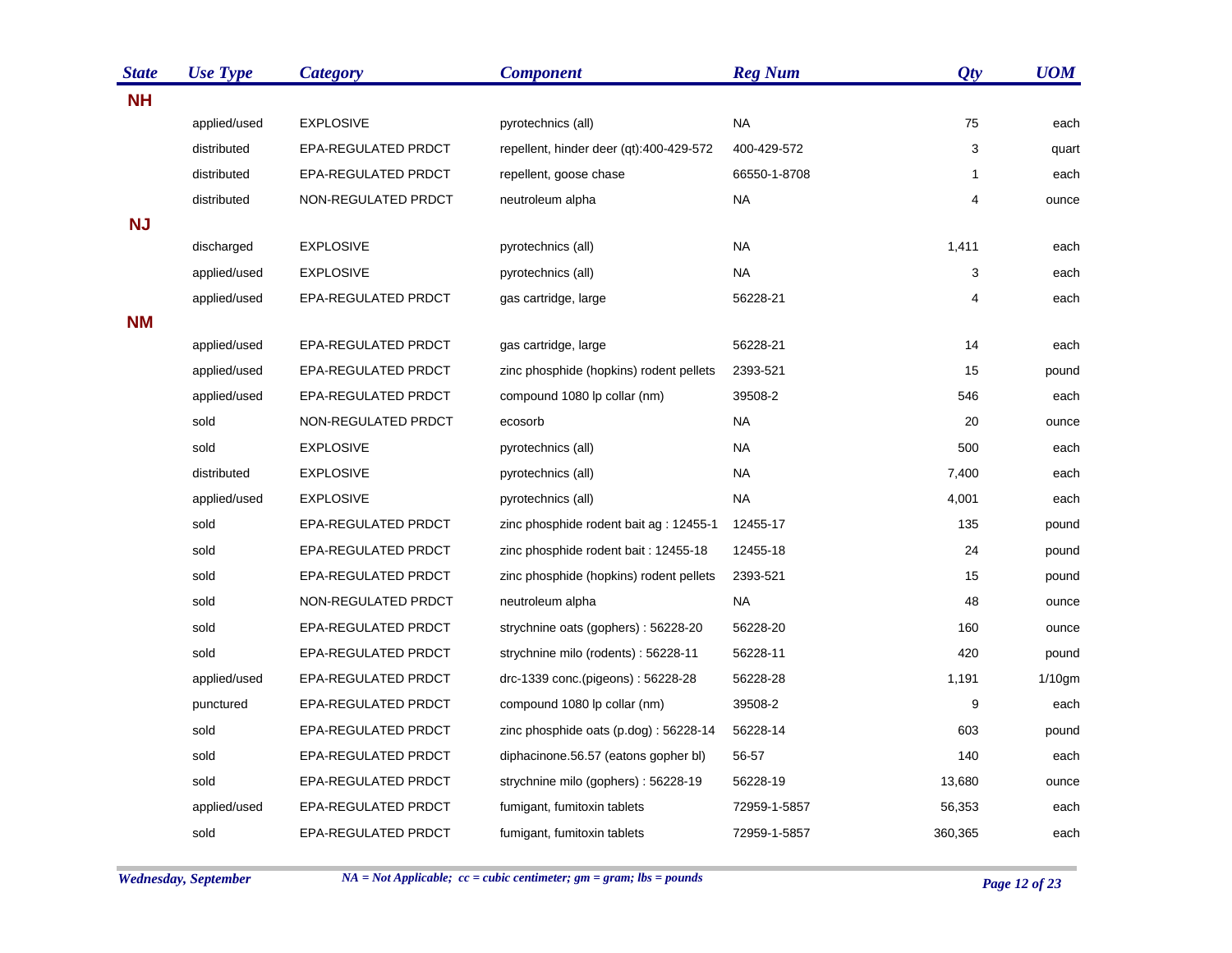| <b>State</b> | <b>Use Type</b> | <b>Category</b>     | <b>Component</b>                               | <b>Reg Num</b>  | Qty          | <b>UOM</b> |
|--------------|-----------------|---------------------|------------------------------------------------|-----------------|--------------|------------|
| <b>NM</b>    |                 |                     |                                                |                 |              |            |
|              | sold            | EPA-REGULATED PRDCT | gas cartridge (rodent)                         | 56228-2         | 4,177        | each       |
|              | applied/used    | EPA-REGULATED PRDCT | gas cartridge (rodent)                         | 56228-2         | 10           | each       |
|              | distributed     | EPA-REGULATED PRDCT | gas cartridge, large                           | 56228-21        | 5            | each       |
|              | fired           | EPA-REGULATED PRDCT | m-44 cyanide capsule                           | 56228-15        | 1,502        | each       |
|              | torn            | EPA-REGULATED PRDCT | compound 1080 lp collar (nm)                   | 39508-2         | 2            | each       |
| <b>NV</b>    |                 |                     |                                                |                 |              |            |
|              | fired           | EPA-REGULATED PRDCT | m-44 cyanide capsule                           | 56228-15        | 121          | each       |
|              | applied/used    | I/E DRUGS           | euthasol                                       | ANADA 200-071   | 118          | cc         |
|              | applied/used    | I/E DRUGS           | beuthanasia-d: ndc0061-0473-05                 | NDC0061-0473-05 | 14           | cc         |
|              | applied/used    | I/E DRUGS           | a/c powder: inad6602                           | <b>INAD6602</b> | 75,536       | milligram  |
|              | applied/used    | I/E DRUGS           | a/c powder: inad6602                           | <b>INAD6602</b> | 1            | cc         |
|              | applied/used    | <b>EXPLOSIVE</b>    | pyrotechnics (all)                             | NA.             | $\mathbf{1}$ | each       |
|              | applied/used    | EPA-REGULATED PRDCT | zinc phosphide oats (p.dog): 56228-14          | 56228-14        | 79           | pound      |
|              | applied/used    | EPA-REGULATED PRDCT | $\text{drc-1339}$ eggs (nevada only): nv-01000 | NV-0100006      | 500          | egg        |
|              | applied/used    | EPA-REGULATED PRDCT | drc-1339 eggs (livestock depredation)          | 56228-29        | 872          | egg        |
|              | applied/used    | EPA-REGULATED PRDCT | drc-1339 concentrate (birds)                   | 56228-10        | 28           | gram       |
|              | applied/used    | EPA-REGULATED PRDCT | drc-1339 conc.(pigeons): 56228-28              | 56228-28        | 52           | gram       |
|              | applied/used    | EPA-REGULATED PRDCT | drc-1339 conc. (birds): 56228-10               | 56228-10        | 3,028        | gram       |
|              | applied/used    | EPA-REGULATED PRDCT | gas cartridge, large                           | 56228-21        | 134          | each       |
|              | applied/used    | EPA-REGULATED PRDCT | drc-1339 conc. lnf(nv-040004): 56228-          | NV-040004       | 1,190        | egg        |
| <b>NY</b>    |                 |                     |                                                |                 |              |            |
|              | applied/used    | EPA-REGULATED PRDCT | drc-1339 conc. (birds): 56228-10               | 56228-10        | 188          | gram       |
|              | applied/used    | <b>BIOLOGICS</b>    | raboral v-rg rabies vaccine, coated sach       | 1901-R0 2315-01 | 899,221      | each       |
|              | applied/used    | <b>BIOLOGICS</b>    | imrab3, rabies vaccine                         | US VET.LIC.#298 | 71           | cc         |
|              | applied/used    | NON-REGULATED PRDCT | oil, corn                                      | <b>NA</b>       | 818          | ounce      |
|              | applied/used    | I/E DRUGS           | ketamine/xylazine 5:1                          | 45-290/139-236  | 182          | cc         |
|              | distributed     | <b>EXPLOSIVE</b>    | pyrotechnics (all)                             | <b>NA</b>       | 100          | each       |
|              | discharged      | <b>EXPLOSIVE</b>    | pyrotechnics (all)                             | NA              | 23,326       | each       |
|              | applied/used    | EPA-REGULATED PRDCT | gas cartridge (rodent)                         | 56228-2         | 400          | each       |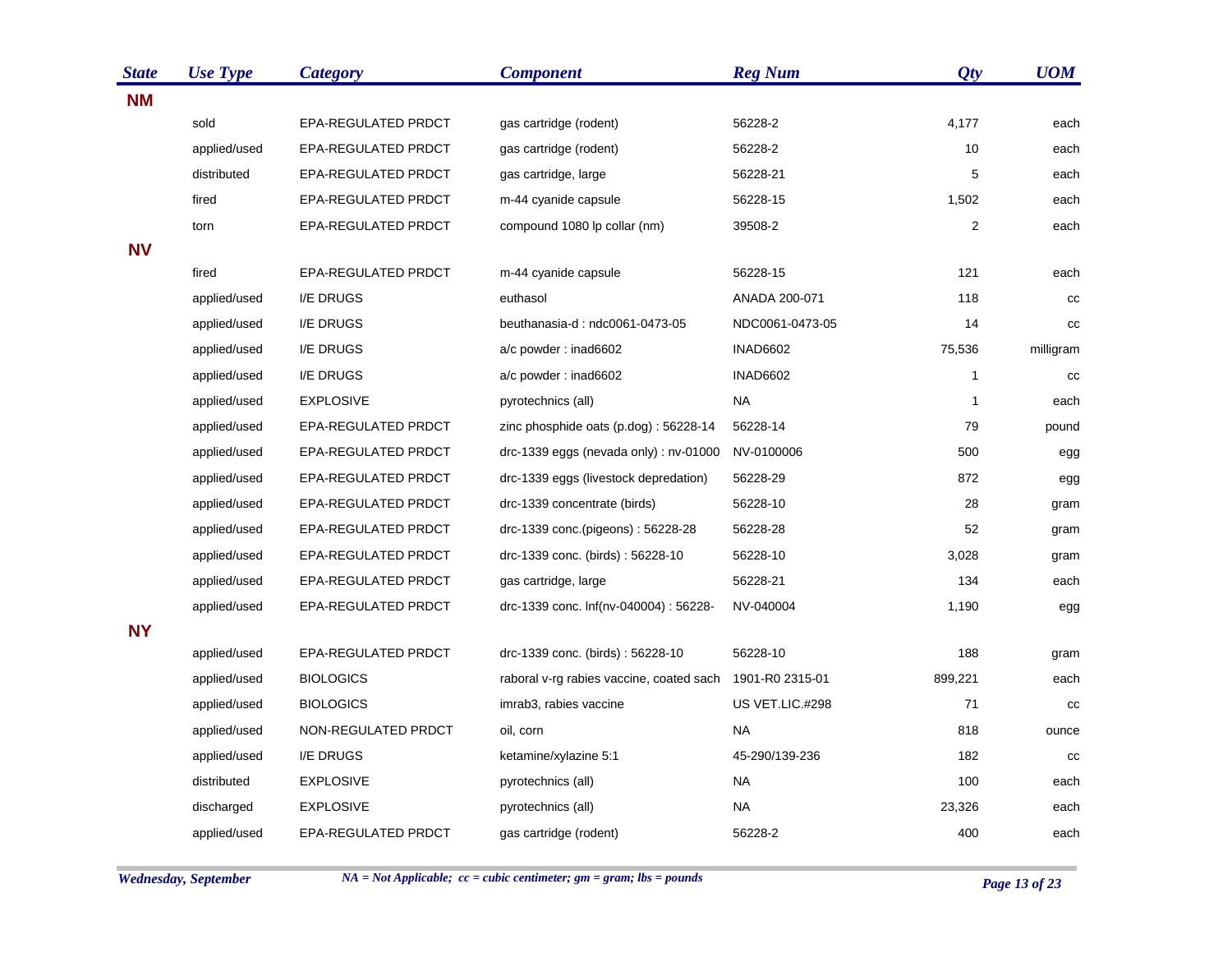| <b>State</b> | <b>Use Type</b> | <b>Category</b>            | <b>Component</b>                          | <b>Reg Num</b>  | Qty          | <b>UOM</b> |
|--------------|-----------------|----------------------------|-------------------------------------------|-----------------|--------------|------------|
| <b>OH</b>    |                 |                            |                                           |                 |              |            |
|              | applied/used    | EPA-REGULATED PRDCT        | compound 1080 lp collar (ws)              | 56228-22        | 20           | each       |
|              | applied/used    | I/E DRUGS                  | ketamine/xylazine 5:1                     | 45-290/139-236  | 336          | cc         |
|              | applied/used    | <b>EPA-REGULATED PRDCT</b> | drc-1339 conc. (birds): 56228-10          | 56228-10        | 181          | gram       |
|              | applied/used    | <b>EPA-REGULATED PRDCT</b> | gas cartridge (rodent)                    | 56228-2         | 166          | each       |
|              | sold            | EPA-REGULATED PRDCT        | gas cartridge (rodent)                    | 56228-2         | 7,100        | each       |
|              | applied/used    | <b>EXPLOSIVE</b>           | pyrotechnics (all)                        | NA.             | 277          | each       |
|              | applied/used    | I/E DRUGS                  | ketamine (ketaset)                        | NADA 45-290     | $\mathbf{1}$ | cc         |
|              | discharged      | <b>EXPLOSIVE</b>           | pyrotechnics (all)                        | <b>NA</b>       | 7,408        | each       |
|              | applied/used    | NON-REGULATED PRDCT        | potassium chloride                        | <b>NA</b>       | 18           | each       |
|              | applied/used    | <b>BIOLOGICS</b>           | raboral v-rg rabies vaccine, coated sach  | 1901-R0 2315-01 | 780,826      | each       |
|              | applied/used    | <b>BIOLOGICS</b>           | raboral v-rg rabies vaccine, fishmeal pol | 1901-R02314R-01 | 329,220      | each       |
|              | punctured       | EPA-REGULATED PRDCT        | compound 1080 lp collar (ws)              | 56228-22        | $\mathbf{1}$ | each       |
| OK           |                 |                            |                                           |                 |              |            |
|              | fired           | EPA-REGULATED PRDCT        | m-44 cyanide capsule                      | 56228-15        | 2,599        | each       |
|              | sold            | NON-REGULATED PRDCT        | neutroleum alpha                          | NA              | 4            | bottle     |
|              | applied/used    | EPA-REGULATED PRDCT        | strychnine, wilco gopher-getter ag bait : | 36029-7         | 1            | pound      |
|              | applied/used    | EPA-REGULATED PRDCT        | drc-1339 conc.(pigeons): 56228-28         | 56228-28        | 188          | gram       |
|              | applied/used    | EPA-REGULATED PRDCT        | drc-1339 conc. (gulls): 56228-17          | 56228-17        | 18           | gram       |
|              | applied/used    | EPA-REGULATED PRDCT        | drc-1339 conc. (356): 56228-30            | 56228-30        | 1,101        | gram       |
|              | applied/used    | EPA-REGULATED PRDCT        | brometh.95 (fastrac blox):12455-95        | 12455-95        | 1,275        | gram       |
|              | applied/used    | <b>EPA-REGULATED PRDCT</b> | avitrol corn chops: 11649-6               | 11649-6         | 18           | ounce      |
|              | applied/used    | EPA-REGULATED PRDCT        | drc-1339 conc. (crows) : ok-990001        | OK-990001       | 841          | gram       |
|              | discharged      | <b>EXPLOSIVE</b>           | pyrotechnics (all)                        | <b>NA</b>       | 660          | each       |
| <b>OR</b>    |                 |                            |                                           |                 |              |            |
|              | applied/used    | EPA-REGULATED PRDCT        | drc-1339 conc. (356): 56228-30            | 56228-30        | 65           | gram       |
|              | discharged      | <b>EPA-REGULATED PRDCT</b> | gas cartridge (rodent)                    | 56228-2         | 2,141        | each       |
|              | applied/used    | <b>EPA-REGULATED PRDCT</b> | fumigant, weevil-cide tablets (.1)        | 59209-1-70506   | 452          | each       |
|              | applied/used    | EPA-REGULATED PRDCT        | fumigant, quick-phos tablets              | 43568-3         | 1,500        | gram       |
|              | applied/used    | <b>EPA-REGULATED PRDCT</b> | fumigant, quick-phos tablets              | 43568-3         | 845          | each       |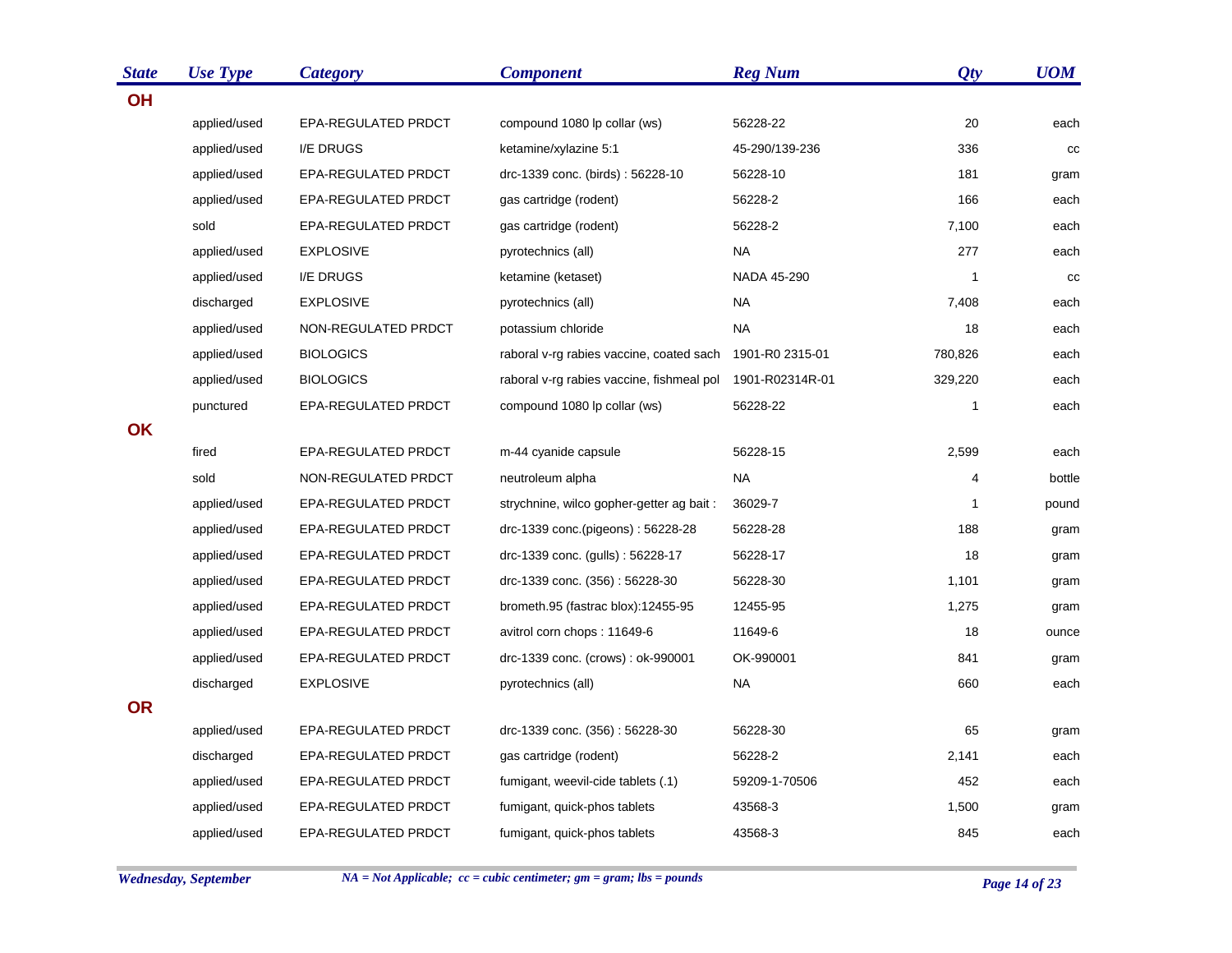| <b>State</b> | <b>Use Type</b> | <b>Category</b>     | <b>Component</b>                                  | <b>Reg Num</b>  | Qty    | <b>UOM</b> |
|--------------|-----------------|---------------------|---------------------------------------------------|-----------------|--------|------------|
| <b>OR</b>    |                 |                     |                                                   |                 |        |            |
|              | applied/used    | EPA-REGULATED PRDCT | fumigant, phostoxin tb                            | 72959-4         | 33     | each       |
|              | applied/used    | EPA-REGULATED PRDCT | fumigant, fumitoxin tablets                       | 72959-1-5857    | 20     | each       |
|              | applied/used    | EPA-REGULATED PRDCT | drc-1339 eggs (livestock depredation)             | 56228-29        | 20     | gram       |
|              | applied/used    | EPA-REGULATED PRDCT | drc-1339 eggs (livestock depredation)             | 56228-29        | 566    | egg        |
|              | applied/used    | EPA-REGULATED PRDCT | drc-1339 conc.(pigeons): 56228-28                 | 56228-28        | 104    | gram       |
|              | applied/used    | EPA-REGULATED PRDCT | drc-1339 conc. (gulls): 56228-17                  | 56228-17        | 45     | gram       |
|              | applied/used    | EPA-REGULATED PRDCT | drc-1339 conc. (356): 56228-30                    | 56228-30        | 3      | each       |
|              | applied/used    | EPA-REGULATED PRDCT | drc-1339 conc. (birds): 56228-10                  | 56228-10        | 1,345  | gram       |
|              | applied/used    | EPA-REGULATED PRDCT | anticoagulant (bait blocks)                       | 7173-218        | 1      | sites      |
|              | distributed     | EPA-REGULATED PRDCT | gas cartridge (rodent)                            | 56228-2         | 100    | each       |
|              | applied/used    | I/E DRUGS           | a/c powder: inad6602                              | <b>INAD6602</b> | 28,560 | milligram  |
|              | applied/used    | EPA-REGULATED PRDCT | drc-1339 eggs (livestock depredation)             | 56228-29        | 37     | each       |
|              | applied/used    | I/E DRUGS           | a/c powder: inad6602                              | <b>INAD6602</b> | 5      | each       |
|              | loaned          | EPA-REGULATED PRDCT | gas cartridge (rodent)                            | 56228-2         | 12     | each       |
|              | discharged      | <b>EXPLOSIVE</b>    | pyrotechnics (all)                                | <b>NA</b>       | 96     | each       |
|              | applied/used    | I/E DRUGS           | telazol                                           | NADA 106-111    | 5      | each       |
|              | applied/used    | EPA-REGULATED PRDCT | zinc phosphide wheat                              | 56228-3         | 470    | pound      |
|              | applied/used    | EPA-REGULATED PRDCT | zinc phosphide conc. (rodents/lago.) : 5          | 56228-6         | 4      | pound      |
|              | applied/used    | EPA-REGULATED PRDCT | zinc phosphide conc. (rodents/lago.) : 5          | 56228-6         | 15     | ounce      |
|              | applied/used    | EPA-REGULATED PRDCT | zinc phosphide conc. (rodents/lago.) : 5          | 56228-6         | 152    | each       |
|              | applied/used    | EPA-REGULATED PRDCT | strychnine oats (gophers): 56228-20               | 56228-20        | 5      | pound      |
|              | applied/used    | EPA-REGULATED PRDCT | strychnine oats (gophers): 56228-20               | 56228-20        | 80     | ounce      |
|              | applied/used    | EPA-REGULATED PRDCT | strychnine milo (gophers): 56228-19               | 56228-19        | 200    | ounce      |
|              | sold            | EPA-REGULATED PRDCT | gas cartridge (rodent)                            | 56228-2         | 350    | each       |
|              | fired           | EPA-REGULATED PRDCT | m-44 cyanide capsule                              | 56228-15        | 317    | each       |
|              | discharged      | EPA-REGULATED PRDCT | gas cartridge, large                              | 56228-21        | 104    | each       |
|              | distributed     | EPA-REGULATED PRDCT | zinc phosphide oat bait (hacco rodent) : 61282-14 |                 | 45     | pound      |
|              | applied/used    | NON-REGULATED PRDCT | oil, corn                                         | <b>NA</b>       | 1      | each       |

**PA**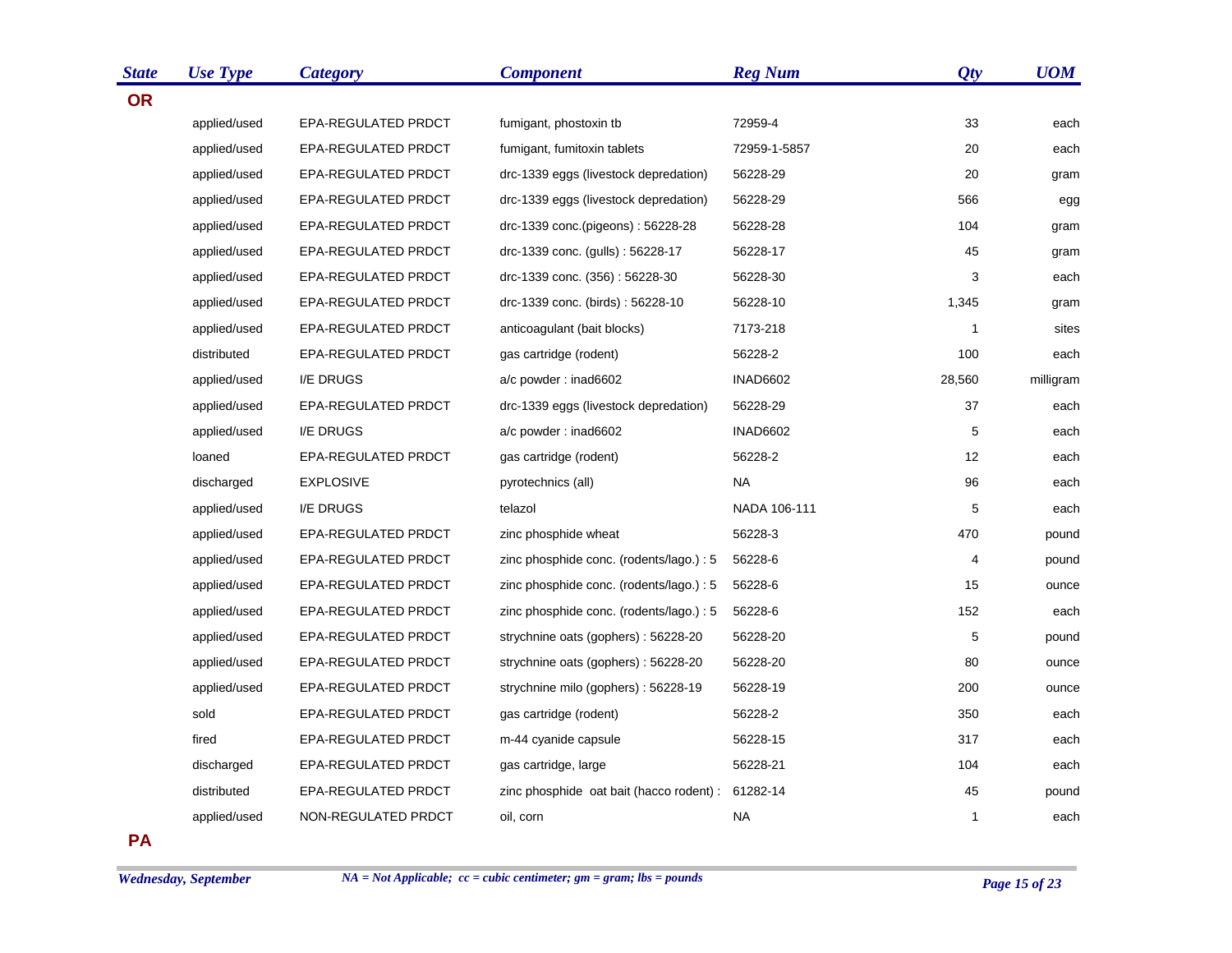| <b>State</b> | <b>Use Type</b> | <b>Category</b>     | <b>Component</b>                          | <b>Reg Num</b>  | Qty            | <b>UOM</b>  |
|--------------|-----------------|---------------------|-------------------------------------------|-----------------|----------------|-------------|
| <b>PA</b>    |                 |                     |                                           |                 |                |             |
|              | applied/used    | <b>BIOLOGICS</b>    | imrab3, rabies vaccine                    | US VET.LIC.#298 | 387            | cc          |
|              | applied/used    | I/E DRUGS           | a/c powder: inad6602                      | <b>INAD6602</b> | 13,829         | milligram   |
|              | applied/used    | I/E DRUGS           | ketamine (ketaset)                        | NADA 45-290     | 24             | $_{\rm CC}$ |
|              | applied/used    | I/E DRUGS           | ketamine/xylazine 5:1                     | 45-290/139-236  | 455            | cc          |
|              | applied/used    | I/E DRUGS           | yohimbine (yobine)                        | NADA 140-866    | 23             | cc          |
|              | applied/used    | NON-REGULATED PRDCT | oil, corn                                 | NA              | 251            | each        |
|              | applied/used    | NON-REGULATED PRDCT | potassium chloride                        | <b>NA</b>       | 9              | each        |
|              | applied/used    | <b>BIOLOGICS</b>    | raboral v-rg rabies vaccine, fishmeal pol | 1901-R02314R-01 | 368,983        | each        |
|              | loaned          | <b>EXPLOSIVE</b>    | pyrotechnics (all)                        | <b>NA</b>       | 11             | each        |
|              | sold            | <b>EXPLOSIVE</b>    | pyrotechnics (all)                        | <b>NA</b>       | 1,000          | each        |
|              | applied/used    | NON-REGULATED PRDCT | potassium chloride                        | <b>NA</b>       | 23             | cc          |
|              | applied/used    | EPA-REGULATED PRDCT | drc-1339 conc. (356): 56228-30            | 56228-30        | 106            | gram        |
|              | distributed     | <b>EXPLOSIVE</b>    | pyrotechnics (all)                        | <b>NA</b>       | 200            | each        |
|              | applied/used    | EPA-REGULATED PRDCT | compound 1080 lp collar (ws)              | 56228-22        | 15             | each        |
|              | damaged         | EPA-REGULATED PRDCT | compound 1080 lp collar (ws)              | 56228-22        | $\mathbf{1}$   | each        |
|              | applied/used    | I/E DRUGS           | a/c tablets : inad6602                    | <b>INAD6602</b> | 8,560          | milligram   |
|              | applied/used    | EPA-REGULATED PRDCT | drc-1339 conc. (356): 56228-30            | 56228-30        | 39             | $1/10$ gm   |
|              | applied/used    | EPA-REGULATED PRDCT | drc-1339 conc. (birds): 56228-10          | 56228-10        | 1,598          | $1/10$ gm   |
|              | applied/used    | EPA-REGULATED PRDCT | drc-1339 conc. (birds): 56228-10          | 56228-10        | 239            | gram        |
|              | applied/used    | EPA-REGULATED PRDCT | drc-1339 concentrate (birds)              | 56228-10        | 40             | gram        |
|              | applied/used    | EPA-REGULATED PRDCT | repellent, rejex-it tp: 58035-7           | 58035-7         | 1              | gallon      |
|              | applied/used    | <b>EXPLOSIVE</b>    | pyrotechnics (all)                        | <b>NA</b>       | 10             | each        |
|              | chase           | <b>EXPLOSIVE</b>    | pyrotechnics (all)                        | <b>NA</b>       | 31             | each        |
|              | discharged      | <b>EXPLOSIVE</b>    | pyrotechnics (all)                        | <b>NA</b>       | 1,634          | each        |
|              | punctured       | EPA-REGULATED PRDCT | compound 1080 lp collar (ws)              | 56228-22        | $\overline{2}$ | each        |
| <b>RI</b>    |                 |                     |                                           |                 |                |             |
|              | discharged      | <b>EXPLOSIVE</b>    | pyrotechnics (all)                        | NA              | 33             | cartridge   |
|              | discharged      | <b>EXPLOSIVE</b>    | pyrotechnics (all)                        | <b>NA</b>       | 16             | each        |
| <b>SC</b>    |                 |                     |                                           |                 |                |             |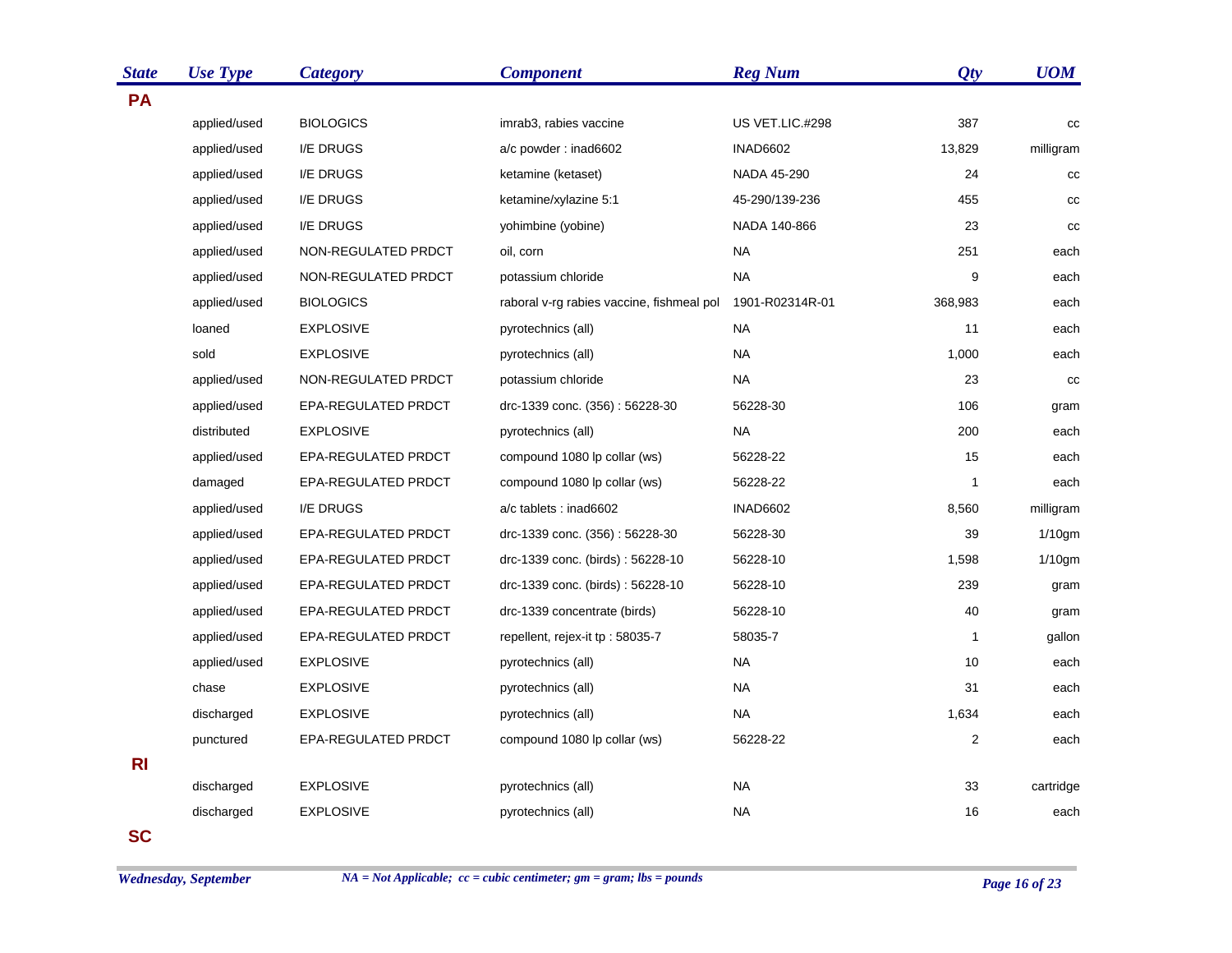| <b>State</b> | <b>Use Type</b> | <b>Category</b>            | <b>Component</b>                          | <b>Reg Num</b>  | Qty     | <b>UOM</b> |
|--------------|-----------------|----------------------------|-------------------------------------------|-----------------|---------|------------|
| <b>SC</b>    |                 |                            |                                           |                 |         |            |
|              | applied/used    | EPA-REGULATED PRDCT        | drc-1339 conc. (birds): 56228-10          | 56228-10        | 92      | gram       |
|              | distributed     | <b>EXPLOSIVE</b>           | pyrotechnics (all)                        | <b>NA</b>       | 100     | each       |
|              | applied/used    | <b>EXPLOSIVE</b>           | pyrotechnics (all)                        | <b>NA</b>       | 548     | each       |
|              | discharged      | <b>EXPLOSIVE</b>           | pyrotechnics (all)                        | NA.             | 1,013   | each       |
| <b>SD</b>    |                 |                            |                                           |                 |         |            |
|              | distributed     | <b>EXPLOSIVE</b>           | pyrotechnics (all)                        | <b>NA</b>       | 50      | each       |
| <b>TN</b>    |                 |                            |                                           |                 |         |            |
|              | applied/used    | EPA-REGULATED PRDCT        | avitrol corn chops (dble):11649-5         | 11649-5         | 28      | ounce      |
|              | applied/used    | EPA-REGULATED PRDCT        | drc-1339 conc.(pigeons): 56228-28         | 56228-28        | 192     | gram       |
|              | discharged      | EPA-REGULATED PRDCT        | gas cartridge (rodent)                    | 56228-2         | 17      | each       |
|              | discharged      | EPA-REGULATED PRDCT        | gas cartridge, large                      | 56228-21        | 33      | each       |
|              | discharged      | <b>EXPLOSIVE</b>           | pyrotechnics (all)                        | NA              | 917     | each       |
|              | distributed     | <b>EXPLOSIVE</b>           | pyrotechnics (all)                        | <b>NA</b>       | 250     | each       |
|              | applied/used    | I/E DRUGS                  | a/c powder: inad6602                      | <b>INAD6602</b> | 3,412   | milligram  |
|              | applied/used    | I/E DRUGS                  | a/c tablets : inad6602                    | <b>INAD6602</b> | 3,945   | milligram  |
|              | applied/used    | I/E DRUGS                  | ketamine/xylazine 5:1                     | 45-290/139-236  | 192     | cc         |
|              | applied/used    | <b>BIOLOGICS</b>           | raboral v-rg rabies vaccine, coated sach  | 1901-R0 2315-01 | 340,300 | each       |
|              | applied/used    | <b>BIOLOGICS</b>           | raboral v-rg rabies vaccine, fishmeal pol | 1901-R02314R-01 | 273,124 | each       |
| <b>TX</b>    |                 |                            |                                           |                 |         |            |
|              | demonstrate     | EPA-REGULATED PRDCT        | fumigant, phostoxin tb                    | 72959-4         | 200     | each       |
|              | applied/used    | <b>EXPLOSIVE</b>           | pyrotechnics (all)                        | NA              | 827     | each       |
|              | sold            | EPA-REGULATED PRDCT        | final rat mouse bait: 12455-15            | 12455-15        | 10      | each       |
|              | applied/used    | EPA-REGULATED PRDCT        | fumigant, phostoxin 5c                    | 72959-4         | 551     | each       |
|              | applied/used    | EPA-REGULATED PRDCT        | fumigant, phostoxin tb                    | 72959-4         | 235     | each       |
|              | sold            | EPA-REGULATED PRDCT        | gas cartridge (rodent)                    | 56228-2         | 600     | each       |
|              | applied/used    | EPA-REGULATED PRDCT        | gas cartridge, large                      | 56228-21        | 1       | each       |
|              | discharged      | EPA-REGULATED PRDCT        | gas cartridge, large                      | 56228-21        | 40      | each       |
|              | fired           | EPA-REGULATED PRDCT        | m-44 cyanide capsule                      | 56228-15        | 15,493  | each       |
|              | applied/used    | <b>EPA-REGULATED PRDCT</b> | zinc phosphide conc. (rodents/lago.) : 5  | 56228-6         | 34      | ounce      |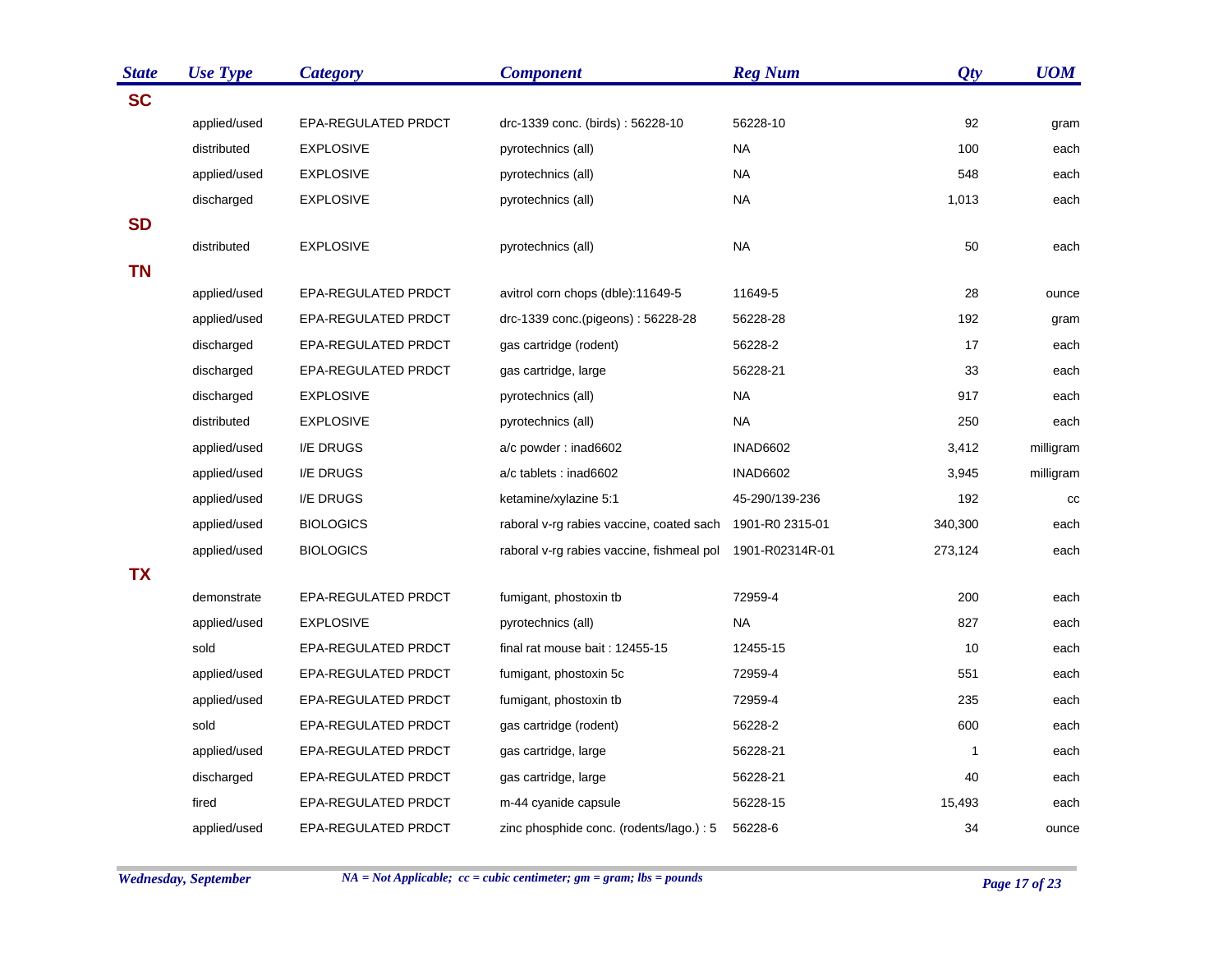| <b>State</b> | <b>Use Type</b> | <b>Category</b>     | <b>Component</b>                          | <b>Reg Num</b>  | Qty       | <b>UOM</b> |
|--------------|-----------------|---------------------|-------------------------------------------|-----------------|-----------|------------|
| <b>TX</b>    |                 |                     |                                           |                 |           |            |
|              | applied/used    | EPA-REGULATED PRDCT | drc-1339 eggs (livestock depredation)     | 56228-29        | 12        | gram       |
|              | applied/used    | EPA-REGULATED PRDCT | zinc phosphide rodent bait                | 12455-18        | 1         | pound      |
|              | discharged      | <b>EXPLOSIVE</b>    | pyrotechnics (all)                        | <b>NA</b>       | 1,481     | each       |
|              | applied/used    | I/E DRUGS           | a/c powder: inad6602                      | <b>INAD6602</b> | 14,280    | milligram  |
|              | applied/used    | I/E DRUGS           | beuthanasia-d: ndc0061-0473-05            | NDC0061-0473-05 | 24        | cc         |
|              | applied/used    | I/E DRUGS           | ketamine/xylazine 5:1                     | 45-290/139-236  | 32        | cc         |
|              | applied/used    | I/E DRUGS           | telazol                                   | NADA 106-111    | 5         | cc         |
|              | applied/used    | <b>BIOLOGICS</b>    | raboral v-rg rabies vaccine, fishmeal pol | 1901-R02314R-01 | 730,590   | each       |
|              | applied/used    | <b>BIOLOGICS</b>    | raboral, v-rg rabies vaccine, dog food p  | 1901-RO2316F-01 | 1,964,101 | each       |
|              | sold            | EPA-REGULATED PRDCT | fumigant, phostoxin 5c                    | 72959-4         | 3         | each       |
|              | applied/used    | EPA-REGULATED PRDCT | anticoag (rozol chlorophac.):7173-80      | 7173-80         | 1         | pound      |
|              | sold            | EPA-REGULATED PRDCT | zinc phosphide conc. (rodents/lago.) : 5  | 56228-6         | 9         | ounce      |
|              | demonstrate     | EPA-REGULATED PRDCT | anticoagulant (bait blocks)               | 10182-339       | 70        | each       |
|              | applied/used    | I/E DRUGS           | a/c tablets : inad6602                    | <b>INAD6602</b> | 291       | each       |
|              | applied/used    | EPA-REGULATED PRDCT | drc-1339 conc.(pigeons): 56228-28         | 56228-28        | 152       | gram       |
|              | distributed     | EPA-REGULATED PRDCT | anticoagulant (bait blocks)               | 10182-339       | 40        | block      |
|              | distributed     | EPA-REGULATED PRDCT | anticoagulant (bait blocks)               | 10182-339       | 40        | each       |
|              | sold            | EPA-REGULATED PRDCT | anticoagulant (bait blocks)               | 10182-339       | 10        | each       |
|              | applied/used    | EPA-REGULATED PRDCT | avitrol whole corn: 11649-7               | 11649-7         | 312       | ounce      |
|              | distributed     | EPA-REGULATED PRDCT | brodif.334 (talon-g w/bi):10182-334       | 10182-334       | 6         | each       |
|              | applied/used    | EPA-REGULATED PRDCT | anticoagulant (bait blocks)               | 10182-339       | 40        | each       |
|              | sold            | EPA-REGULATED PRDCT | brodif.334 (talon-g w/bi):10182-334       | 10182-334       | 200       | each       |
|              | applied/used    | EPA-REGULATED PRDCT | drc-1339 conc. (birds) (tx-890001)        | TX-890001       | 238       | gram       |
|              | distributed     | EPA-REGULATED PRDCT | brodif.341 (talon-g mini):10182-341       | 10182-341       | 9         | each       |
|              | applied/used    | EPA-REGULATED PRDCT | compound 1080 lp collar (tx)              | 46779-1         | 954       | each       |
|              | damaged         | EPA-REGULATED PRDCT | compound 1080 lp collar (tx)              | 46779-1         | 5         | each       |
|              | punctured       | EPA-REGULATED PRDCT | compound 1080 lp collar (tx)              | 46779-1         | 23        | each       |
|              | torn            | EPA-REGULATED PRDCT | compound 1080 lp collar (tx)              | 46779-1         | 27        | each       |
|              | applied/used    | EPA-REGULATED PRDCT | drc-1339 conc. (356): 56228-30            | 56228-30        | 1,107     | gram       |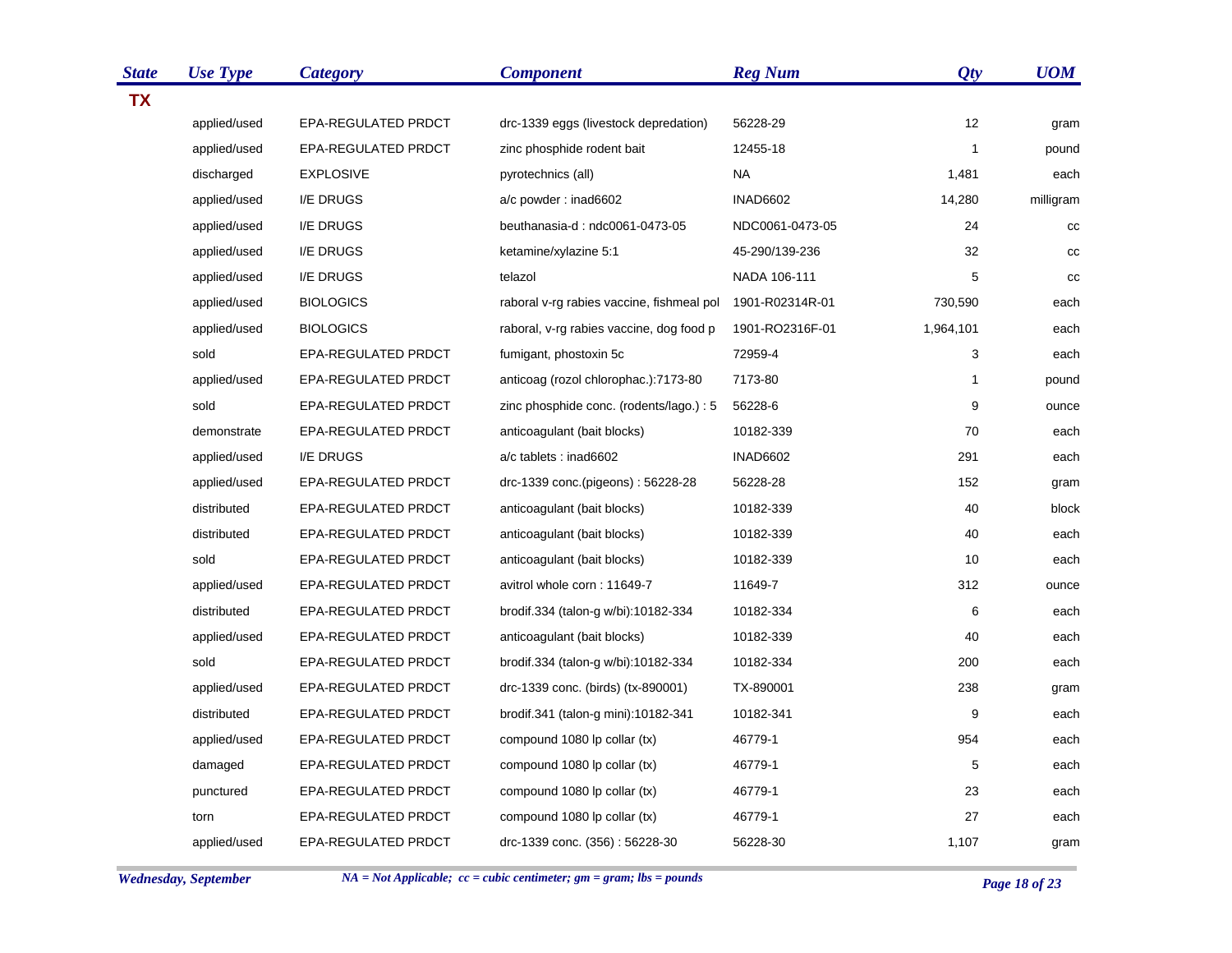| <b>State</b> | <b>Use Type</b> | <b>Category</b>     | <b>Component</b>                         | <b>Reg Num</b>  | Qty     | <b>UOM</b>  |
|--------------|-----------------|---------------------|------------------------------------------|-----------------|---------|-------------|
| <b>TX</b>    |                 |                     |                                          |                 |         |             |
|              | demonstrate     | EPA-REGULATED PRDCT | brodif.339 (wthr-blok w/bi):10182-339    | 10182-339       | 20      | each        |
|              | sold            | EPA-REGULATED PRDCT | avitrol corn chops: 11649-6              | 11649-6         | 80      | ounce       |
|              | applied/used    | EPA-REGULATED PRDCT | drc-1339 conc. (birds): 56228-10         | 56228-10        | 129     | gram        |
|              | applied/used    | EPA-REGULATED PRDCT | drc-1339 conc. (crows) (tx-020003)       | TX-020003       | 166     | gram        |
| <b>UT</b>    |                 |                     |                                          |                 |         |             |
|              | distributed     | EPA-REGULATED PRDCT | zinc phosphide oats (p.dog): 56228-14    | 56228-14        | 350     | pound       |
|              | distributed     | EPA-REGULATED PRDCT | zinc phosphide wheat                     | 56228-3         | 1,500   | pound       |
|              | discharged      | <b>EXPLOSIVE</b>    | pyrotechnics (all)                       | <b>NA</b>       | 25      | each        |
|              | distributed     | <b>EXPLOSIVE</b>    | pyrotechnics (all)                       | <b>NA</b>       | 479     | each        |
|              | applied/used    | I/E DRUGS           | a/c powder: inad6602                     | <b>INAD6602</b> | 19,183  | milligram   |
|              | applied/used    | I/E DRUGS           | beuthanasia-d: ndc0061-0473-05           | NDC0061-0473-05 | 51      | $_{\rm CC}$ |
|              | applied/used    | I/E DRUGS           | telazol                                  | NADA 106-111    | 8       | cc          |
|              | applied/used    | EPA-REGULATED PRDCT | zinc phosphide oats (p.dog): 56228-14    | 56228-14        | 35      | pound       |
|              | applied/used    | EPA-REGULATED PRDCT | drc-1339 conc.(pigeons): 56228-28        | 56228-28        | 203     | gram        |
|              | applied/used    | I/E DRUGS           | euthasol                                 | ANADA 200-071   | 773     | cc          |
|              | applied/used    | EPA-REGULATED PRDCT | drc-1339 conc. (356): 56228-30           | 56228-30        | 646     | gram        |
|              | applied/used    | EPA-REGULATED PRDCT | fumigant, fumitoxin pellets: 5857-2      | 5857-2          | 5,856   | each        |
|              | applied/used    | EPA-REGULATED PRDCT | compound 1080 lp collar (ws)             | 56228-22        | 37      | each        |
|              | distributed     | EPA-REGULATED PRDCT | strychnine oats (fld rodents): 56228-12  | 56228-12        | 325     | pound       |
|              | applied/used    | EPA-REGULATED PRDCT | drc-1339 conc. (birds): 56228-10         | 56228-10        | 3,392   | gram        |
|              | applied/used    | EPA-REGULATED PRDCT | drc-1339 eggs (livestock depredation)    | 56228-29        | 6,196   | egg         |
|              | distributed     | EPA-REGULATED PRDCT | fumigant, fumitoxin pellets: 5857-2      | 5857-2          | 2,490   | each        |
|              | applied/used    | EPA-REGULATED PRDCT | gas cartridge, large                     | 56228-21        | 180     | each        |
|              | fired           | EPA-REGULATED PRDCT | m-44 cyanide capsule                     | 56228-15        | 718     | each        |
|              | distributed     | EPA-REGULATED PRDCT | strychnine milo (rodents): 56228-11      | 56228-11        | 550     | pound       |
| <b>VA</b>    |                 |                     |                                          |                 |         |             |
|              | applied/used    | <b>BIOLOGICS</b>    | raboral v-rg rabies vaccine, coated sach | 1901-R0 2315-01 | 309,848 | each        |
|              | applied/used    | NON-REGULATED PRDCT | oil, corn                                | <b>NA</b>       | 25      | incident    |
|              | applied/used    | NON-REGULATED PRDCT | oil, corn                                | <b>NA</b>       | 130     | gallon      |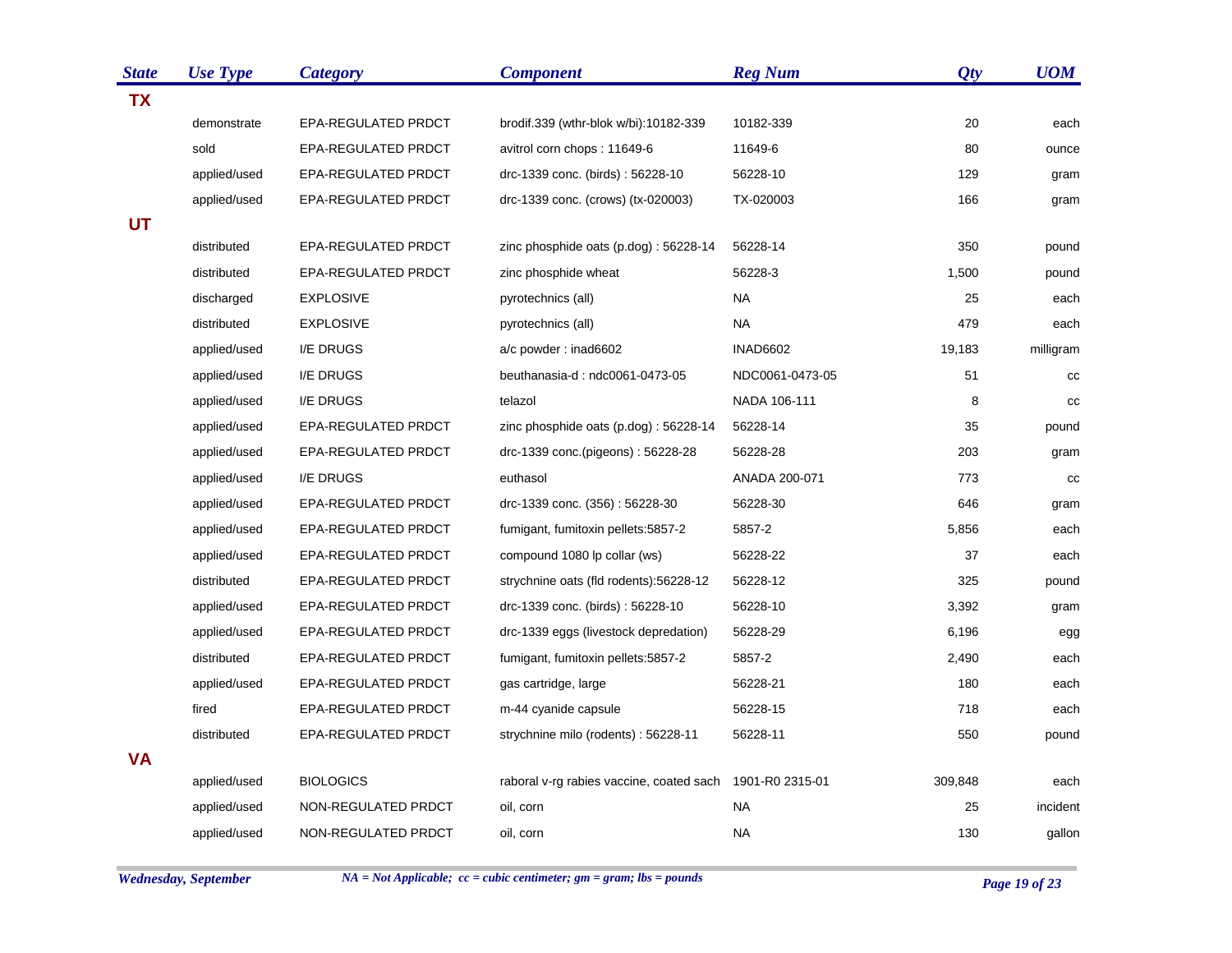| <b>State</b> | <b>Use Type</b> | <b>Category</b>     | <b>Component</b>                          | <b>Reg Num</b>  | Qty          | <b>UOM</b> |
|--------------|-----------------|---------------------|-------------------------------------------|-----------------|--------------|------------|
| <b>VA</b>    |                 |                     |                                           |                 |              |            |
|              | applied/used    | I/E DRUGS           | ketamine/xylazine 5:1                     | 45-290/139-236  | 149          | cc         |
|              | applied/used    | I/E DRUGS           | a/c powder: inad6602                      | <b>INAD6602</b> | 47           | gram       |
|              | distributed     | <b>EXPLOSIVE</b>    | pyrotechnics (all)                        | <b>NA</b>       | 450          | each       |
|              | discharged      | <b>EXPLOSIVE</b>    | pyrotechnics (all)                        | <b>NA</b>       | 6,519        | each       |
|              | applied/used    | EPA-REGULATED PRDCT | gas cartridge, large                      | 56228-21        | 8            | each       |
|              | sold            | EPA-REGULATED PRDCT | gas cartridge (rodent)                    | 56228-2         | 100          | each       |
|              | applied/used    | EPA-REGULATED PRDCT | gas cartridge (rodent)                    | 56228-2         | 24           | each       |
|              | applied/used    | EPA-REGULATED PRDCT | drc-1339 conc.(pigeons): 56228-28         | 56228-28        | 854          | gram       |
|              | applied/used    | EPA-REGULATED PRDCT | drc-1339 conc. (birds): 56228-10          | 56228-10        | 391          | gram       |
|              | applied/used    | EPA-REGULATED PRDCT | drc-1339 conc. (356): 56228-30            | 56228-30        | 221          | gram       |
|              | applied/used    | EPA-REGULATED PRDCT | bromadiolone 79: 12455-79                 | 12455-79        | 80           | each       |
|              | applied/used    | <b>BIOLOGICS</b>    | raboral v-rg rabies vaccine, fishmeal pol | 1901-R02314R-01 | 10,080       | each       |
|              | fired           | EPA-REGULATED PRDCT | m-44 cyanide capsule                      | 56228-15        | 1,170        | each       |
| VI           |                 |                     |                                           |                 |              |            |
|              | applied/used    | EPA-REGULATED PRDCT | diphacinone.56.41 (eatons bait bloc)      | 56-41           | 16           | each       |
|              | distributed     | <b>EXPLOSIVE</b>    | pyrotechnics (all)                        | <b>NA</b>       | 600          | each       |
|              | discharged      | <b>EXPLOSIVE</b>    | pyrotechnics (all)                        | <b>NA</b>       | 100          | each       |
|              | discharged      | EPA-REGULATED PRDCT | diphacinone.56.41 (eatons bait bloc)      | 56-41           | 648          | pound      |
|              | applied/used    | EPA-REGULATED PRDCT | brodif.341 (talon-g mini):10182-341       | 10182-341       | 441          | pound      |
|              | maintenance     | EPA-REGULATED PRDCT | diphacinone.56.41 (eatons bait bloc)      | 56-41           | 3            | each       |
| <b>VT</b>    |                 |                     |                                           |                 |              |            |
|              | applied/used    | NON-REGULATED PRDCT | oil, corn                                 | <b>NA</b>       | 2            | each       |
|              | applied/used    | I/E DRUGS           | ketamine/xylazine 5:1                     | 45-290/139-236  | 328          | cc         |
|              | applied/used    | <b>BIOLOGICS</b>    | raboral v-rg rabies vaccine, fishmeal pol | 1901-R02314R-01 | 6,246        | each       |
|              | applied/used    | <b>BIOLOGICS</b>    | raboral v-rg rabies vaccine, coated sach  | 1901-R0 2315-01 | 374,008      | each       |
|              | maintenance     | NON-REGULATED PRDCT | oil, corn                                 | <b>NA</b>       | $\mathbf{1}$ | sites      |
|              | loaned          | <b>EXPLOSIVE</b>    | pyrotechnics (all)                        | NA.             | 50           | each       |
|              | distributed     | <b>EXPLOSIVE</b>    | pyrotechnics (all)                        | <b>NA</b>       | 40           | each       |
|              | discharged      | <b>EXPLOSIVE</b>    | pyrotechnics (all)                        | <b>NA</b>       | 31           | incident   |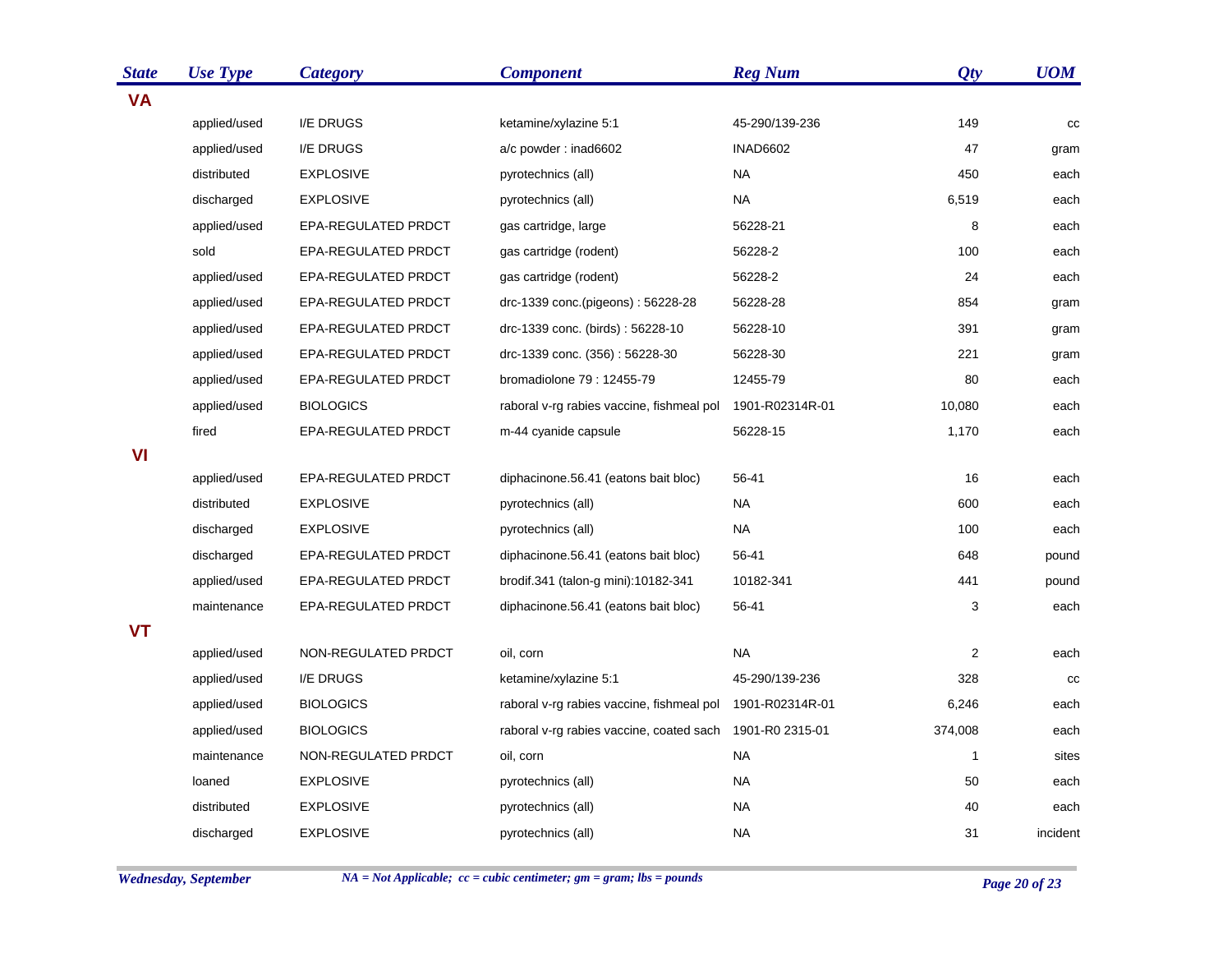| <b>State</b> | <b>Use Type</b> | <b>Category</b>     | <b>Component</b>                        | <b>Reg Num</b>  | Qty   | <b>UOM</b> |
|--------------|-----------------|---------------------|-----------------------------------------|-----------------|-------|------------|
| <b>VT</b>    |                 |                     |                                         |                 |       |            |
|              | discharged      | <b>EXPLOSIVE</b>    | pyrotechnics (all)                      | <b>NA</b>       | 1,669 | each       |
|              | discharged      | <b>EXPLOSIVE</b>    | pyrotechnics (all)                      | <b>NA</b>       | 513   | cartridge  |
|              | applied/used    | <b>EXPLOSIVE</b>    | pyrotechnics (all)                      | NA              | 22    | each       |
|              | applied/used    | NON-REGULATED PRDCT | oil, corn                               | <b>NA</b>       | 4,315 | nest       |
| <b>WA</b>    |                 |                     |                                         |                 |       |            |
|              | discharged      | <b>EXPLOSIVE</b>    | pyrotechnics (all)                      | <b>NA</b>       | 1,737 | incident   |
|              | applied/used    | NON-REGULATED PRDCT | oil, corn                               | <b>NA</b>       | 58    | incident   |
|              | applied/used    | I/E DRUGS           | a/c powder: inad6602                    | <b>INAD6602</b> | 14    | gram       |
|              | applied/used    | EPA-REGULATED PRDCT | strychnine milo (gophers): 56228-19     | 56228-19        | 3     | ounce      |
|              | applied/used    | EPA-REGULATED PRDCT | drc-1339 meat (livestock depredation)   | 56228-29        | 28    | gram       |
|              | applied/used    | EPA-REGULATED PRDCT | drc-1339 conc. (birds): 56228-10        | 56228-10        | 4,257 | gram       |
|              | applied/used    | EPA-REGULATED PRDCT | drc-1339 conc. (356): 56228-30          | 56228-30        | 37    | gram       |
|              | applied/used    | I/E DRUGS           | a/c tablets: inad6602                   | <b>INAD6602</b> | 600   | $1/10$ gm  |
| WI           |                 |                     |                                         |                 |       |            |
|              | demonstrate     | <b>EXPLOSIVE</b>    | pyrotechnics (all)                      | NA              | 4     | each       |
|              | applied/used    | NON-REGULATED PRDCT | oil, corn                               | NA              | 7,656 | nest       |
|              | applied/used    | I/E DRUGS           | yohimbine (yobine)                      | NADA 140-866    | 31    | CC         |
|              | applied/used    | <b>I/E DRUGS</b>    | telazol                                 | NADA 106-111    | 500   | milligram  |
|              | applied/used    | I/E DRUGS           | ketamine/xylazine 5:1                   | 45-290/139-236  | 101   | cc         |
|              | applied/used    | I/E DRUGS           | ketamine/xylazine 5:1                   | 45-290/139-236  | 785   | $1/10$ cc  |
|              | applied/used    | I/E DRUGS           | ketamine (ketaset)                      | NADA 45-290     | 6     | cc         |
|              | applied/used    | I/E DRUGS           | beuthanasia-d: ndc0061-0473-05          | NDC0061-0473-05 | 100   | $1/10$ cc  |
|              | distributed     | <b>EXPLOSIVE</b>    | pyrotechnics (all)                      | <b>NA</b>       | 6,132 | each       |
|              | applied/used    | <b>EXPLOSIVE</b>    | pyrotechnics (all)                      | NA              | 3,394 | each       |
|              | distributed     | EPA-REGULATED PRDCT | repellent, ro-pel: 45735-2              | 45735-2         | 80    | quart      |
|              | distributed     | EPA-REGULATED PRDCT | repellent, hinder deer (qt):400-429-572 | 400-429-572     | 38    | quart      |
|              | applied/used    | EPA-REGULATED PRDCT | insecticide, broad spectrum             | 62719-473       | 3,340 | pound      |
|              | applied/used    | EPA-REGULATED PRDCT | drc-1339 conc. (birds): 56228-10        | 56228-10        | 79    | gram       |
|              | applied/used    | EPA-REGULATED PRDCT | drc-1339 conc. (birds): 56228-10        | 56228-10        | 3,010 | $1/10$ gm  |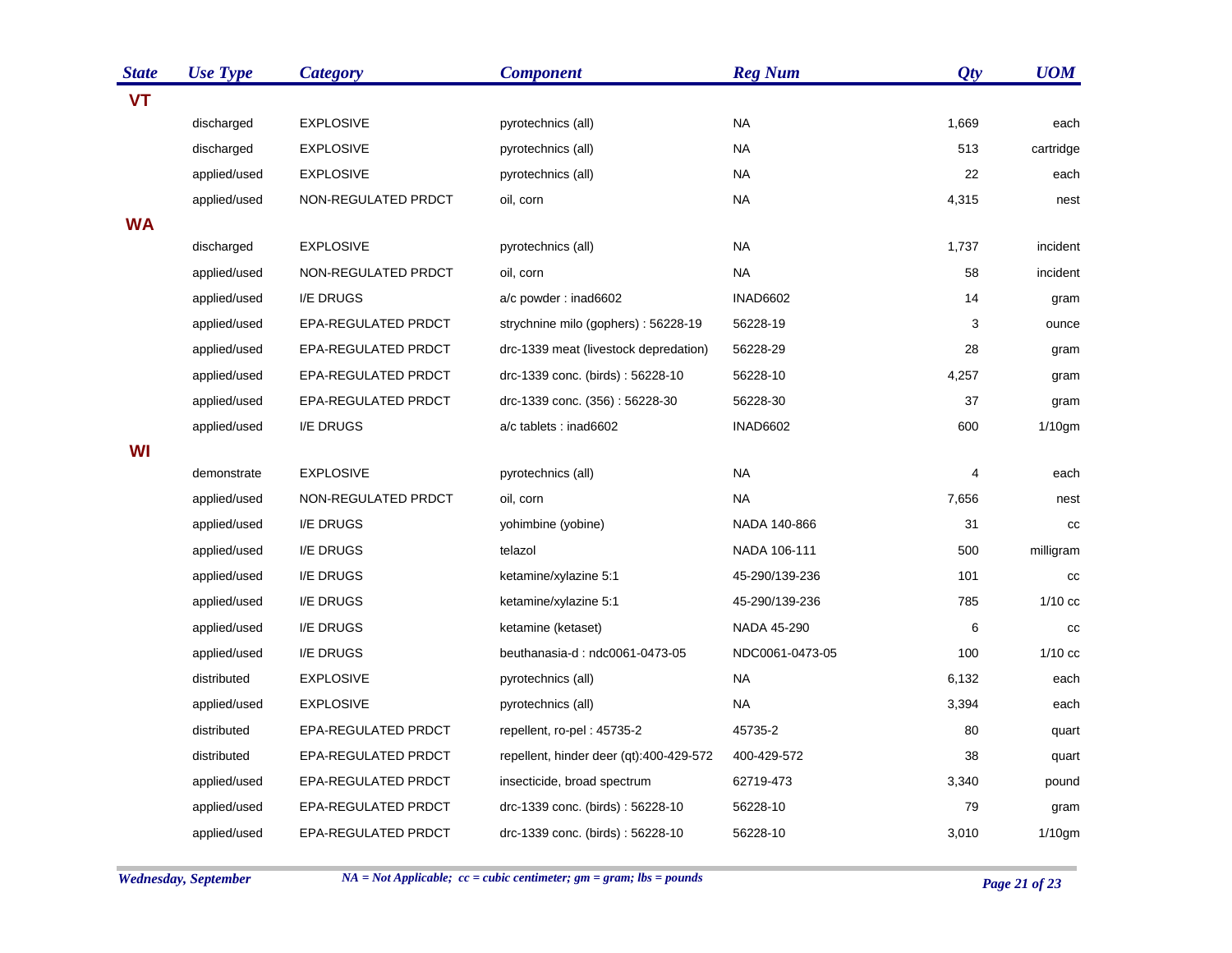| <b>State</b> | <b>Use Type</b> | <b>Category</b>     | <b>Component</b>                          | <b>Reg Num</b>  | Qty            | <b>UOM</b> |
|--------------|-----------------|---------------------|-------------------------------------------|-----------------|----------------|------------|
| WI           |                 |                     |                                           |                 |                |            |
|              | loaned          | <b>EXPLOSIVE</b>    | pyrotechnics (all)                        | <b>NA</b>       | $\mathbf{1}$   | each       |
|              | sold            | <b>EXPLOSIVE</b>    | pyrotechnics (all)                        | <b>NA</b>       | 450            | each       |
| <b>WV</b>    |                 |                     |                                           |                 |                |            |
|              | applied/used    | <b>BIOLOGICS</b>    | raboral v-rg rabies vaccine, fishmeal pol | 1901-R02314R-01 | 327,675        | each       |
|              | applied/used    | I/E DRUGS           | a/c powder: inad6602                      | <b>INAD6602</b> | 12             | gram       |
|              | applied/used    | I/E DRUGS           | ketamine/xylazine 5:1                     | 45-290/139-236  | 209            | cc         |
|              | applied/used    | I/E DRUGS           | xylazine (large animal rompun)            | 139-236         | $\mathbf{1}$   | cc         |
|              | sold            | NON-REGULATED PRDCT | ecosorb                                   | <b>NA</b>       | $\mathbf{1}$   | each       |
|              | sold            | NON-REGULATED PRDCT | neutroleum alpha                          | <b>NA</b>       | $\mathbf{1}$   | each       |
|              | applied/used    | <b>BIOLOGICS</b>    | raboral v-rg rabies vaccine, coated sach  | 1901-R0 2315-01 | 1,175,690      | each       |
|              | sold            | <b>EXPLOSIVE</b>    | pyrotechnics (all)                        | <b>NA</b>       | 912            | each       |
|              | applied/used    | <b>BIOLOGICS</b>    | imrab3, rabies vaccine                    | US VET.LIC.#298 | 38             | cc         |
|              | damaged         | EPA-REGULATED PRDCT | compound 1080 lp collar (ws)              | 56228-22        | $\overline{2}$ | each       |
|              | fired           | EPA-REGULATED PRDCT | m-44 cyanide capsule                      | 56228-15        | 680            | each       |
|              | applied/used    | EPA-REGULATED PRDCT | gas cartridge, large                      | 56228-21        | $\mathbf{1}$   | each       |
|              | sold            | EPA-REGULATED PRDCT | gas cartridge (rodent)                    | 56228-2         | 508            | each       |
|              | distributed     | EPA-REGULATED PRDCT | gas cartridge (rodent)                    | 56228-2         | 10             | each       |
|              | applied/used    | EPA-REGULATED PRDCT | gas cartridge (rodent)                    | 56228-2         | 277            | each       |
|              | applied/used    | EPA-REGULATED PRDCT | drc-1339 conc.(pigeons): 56228-28         | 56228-28        | 17             | gram       |
|              | torn            | EPA-REGULATED PRDCT | compound 1080 lp collar (ws)              | 56228-22        | $\overline{c}$ | each       |
|              | punctured       | EPA-REGULATED PRDCT | compound 1080 lp collar (ws)              | 56228-22        | $\overline{7}$ | each       |
|              | demonstrate     | <b>EXPLOSIVE</b>    | pyrotechnics (all)                        | <b>NA</b>       | 60             | each       |
|              | applied/used    | I/E DRUGS           | beuthanasia-d: ndc0061-0473-05            | NDC0061-0473-05 | $\mathbf{1}$   | cc         |
| <b>WY</b>    |                 |                     |                                           |                 |                |            |
|              | applied/used    | I/E DRUGS           | telazol                                   | NADA 106-111    | 860            | milligram  |
|              | applied/used    | I/E DRUGS           | ketamine/xylazine 5:1                     | 45-290/139-236  | 6              | each       |
|              | applied/used    | I/E DRUGS           | ketamine/xylazine 5:1                     | 45-290/139-236  | $\mathbf{1}$   | CC         |
|              | discharged      | <b>EXPLOSIVE</b>    | pyrotechnics (all)                        | <b>NA</b>       | 6              | each       |
|              | fired           | EPA-REGULATED PRDCT | m-44 cyanide capsule                      | 56228-15        | 512            | each       |